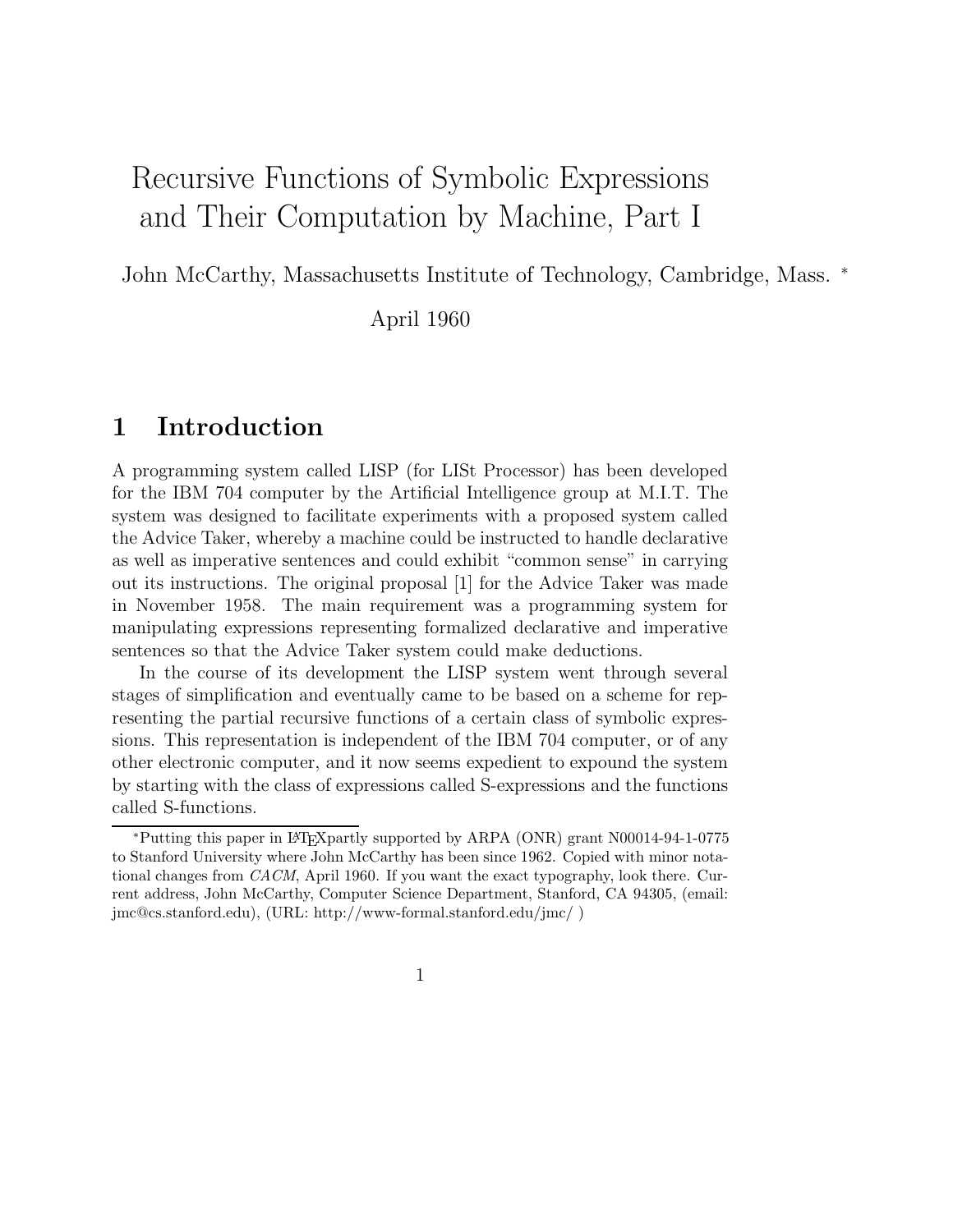In this article, we first describe a formalism for defining functions recursively. We believe this formalism has advantages both as a programming language and as a vehicle for developing a theory of computation. Next, we describe S-expressions and S-functions, give some examples, and then describe the universal S-function apply which plays the theoretical role of a universal Turing machine and the practical role of an interpreter. Then we describe the representation of S-expressions in the memory of the IBM 704 by list structures similar to those used by Newell, Shaw and Simon [2], and the representation of S-functions by program. Then we mention the main features of the LISP programming system for the IBM 704. Next comes another way of describing computations with symbolic expressions, and finally we give a recursive function interpretation of flow charts.

We hope to describe some of the symbolic computations for which LISP has been used in another paper, and also to give elsewhere some applications of our recursive function formalism to mathematical logic and to the problem of mechanical theorem proving.

### 2 Functions and Function Definitions

We shall need a number of mathematical ideas and notations concerning functions in general. Most of the ideas are well known, but the notion of conditional  $\alpha$  expression is believed to be new<sup>1</sup>, and the use of conditional expressions permits functions to be defined recursively in a new and convenient way.

a. Partial Functions. A partial function is a function that is defined only on part of its domain. Partial functions necessarily arise when functions are defined by computations because for some values of the arguments the computation defining the value of the function may not terminate. However, some of our elementary functions will be defined as partial functions.

b. Propositional Expressions and Predicates. A propositional expression is an expression whose possible values are T (for truth) and  $F$  (for falsity). We shall assume that the reader is familiar with the propositional connectives ∧ ("and"),  $\vee$  ("or"), and  $\neg$  ("not"). Typical propositional expressions are:

<sup>1</sup> reference Kleene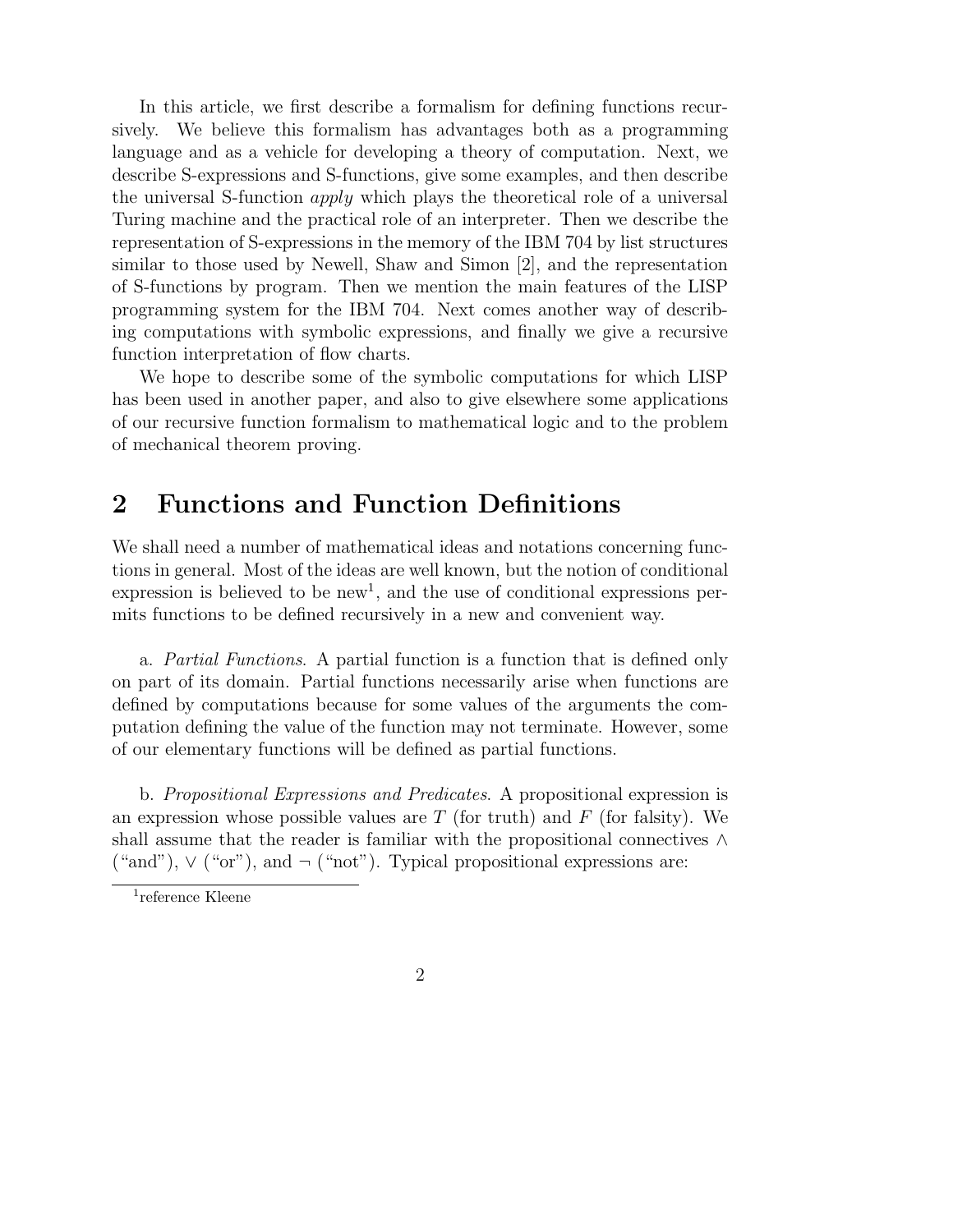$$
x < y
$$
\n
$$
(x < y) \land (b = c)
$$
\nx is prime

A predicate is a function whose range consists of the truth values T and F.

c. Conditional Expressions. The dependence of truth values on the values of quantities of other kinds is expressed in mathematics by predicates, and the dependence of truth values on other truth values by logical connectives. However, the notations for expressing symbolically the dependence of quantities of other kinds on truth values is inadequate, so that English words and phrases are generally used for expressing these dependences in texts that describe other dependences symbolically. For example, the function  $|x|$  is usually defined in words. Conditional expressions are a device for expressing the dependence of quantities on propositional quantities. A conditional expression has the form

$$
(p_1 \to e_1, \cdots, p_n \to e_n)
$$

where the  $p$ 's are propositional expressions and the  $e$ 's are expressions of any kind. It may be read, "If  $p_1$  then  $e_1$  otherwise if  $p_2$  then  $e_2, \dots,$  otherwise if  $p_n$  then  $e_n$ ," or " $p_1$  yields  $e_1, \dots, p_n$  yields  $e_n$ ."

We now give the rules for determining whether the value of

$$
(p_1 \to e_1, \cdots, p_n \to e_n)
$$

is defined, and if so what its value is. Examine the  $p$ 's from left to right. If a p whose value is  $T$  is encountered before any p whose value is undefined is encountered then the value of the conditional expression is the value of the corresponding  $e$  (if this is defined). If any undefined p is encountered before

<sup>&</sup>lt;sup>2</sup>I sent a proposal for conditional expressions to a  $CACM$  forum on what should be included in Algol 60. Because the item was short, the editor demoted it to a letter to the editor, for which CACM subsequently apologized. The notation given here was rejected for Algol 60, because it had been decided that no new mathematical notation should be allowed in Algol 60, and everything new had to be English. The  $\mathbf{if} \dots \mathbf{then} \dots \mathbf{else}$  that Algol 60 adopted was suggested by John Backus.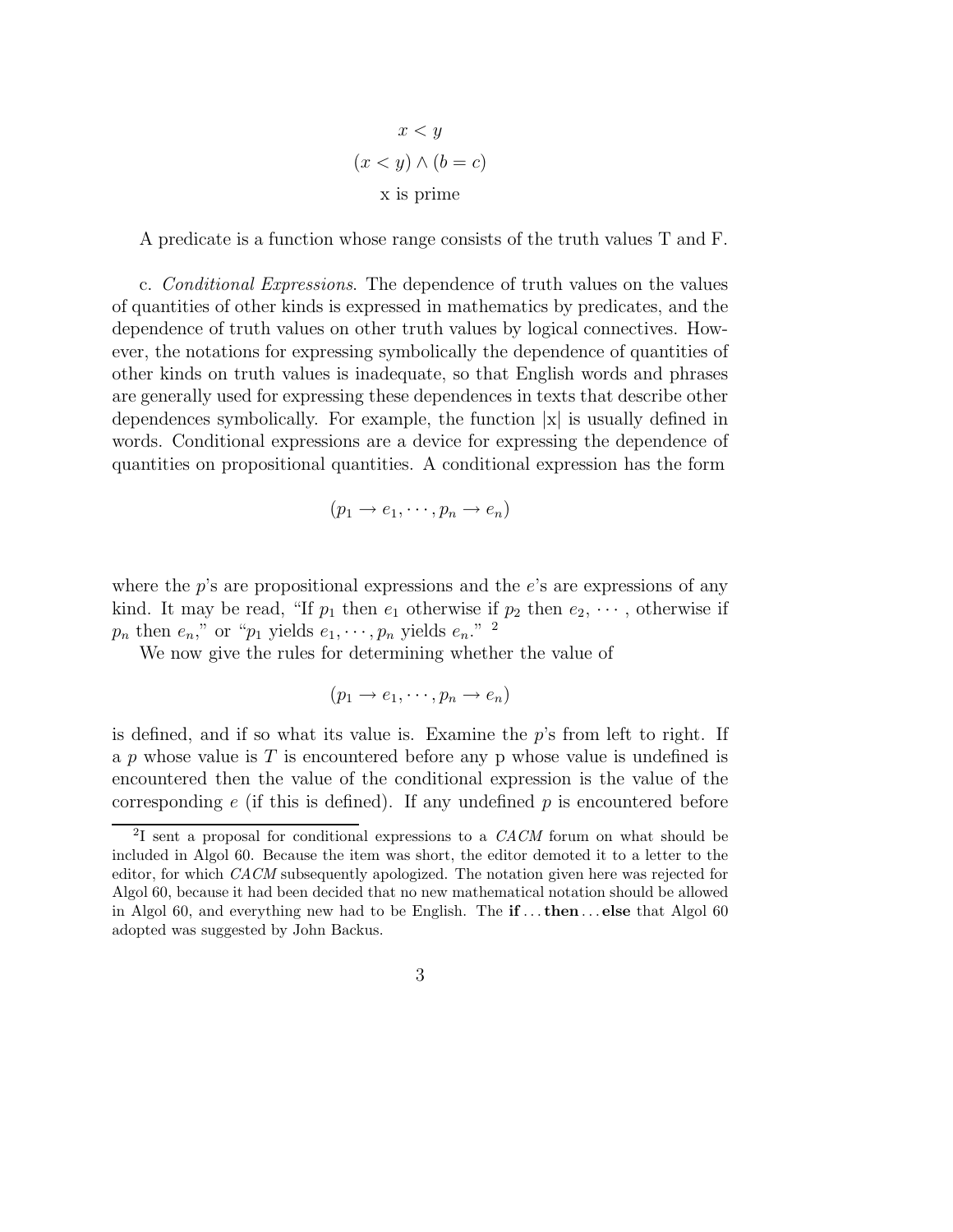a true  $p$ , or if all  $p$ 's are false, or if the  $e$  corresponding to the first true  $p$  is undefined, then the value of the conditional expression is undefined. We now give examples.

$$
(1 < 2 \rightarrow 4, 1 > 2 \rightarrow 3) = 4
$$
  
\n
$$
(2 < 1 \rightarrow 4, 2 > 1 \rightarrow 3, 2 > 1 \rightarrow 2) = 3
$$
  
\n
$$
(2 < 1 \rightarrow 4, T \rightarrow 3) = 3
$$
  
\n
$$
(2 < 1 \rightarrow \frac{0}{0}, T \rightarrow 3) = 3
$$
  
\n
$$
(2 < 1 \rightarrow 3, T \rightarrow \frac{0}{0}) \text{ is undefined}
$$

 $(2 < 1 \rightarrow 3, 4 < 1 \rightarrow 4)$  is undefined

Some of the simplest applications of conditional expressions are in giving such definitions as

$$
|x| = (x < 0 \to -x, T \to x)
$$
\n
$$
\delta_{ij} = (i = j \to 1, T \to 0)
$$
\n
$$
sgn(x) = (x < 0 \to -1, x = 0 \to 0, T \to 1)
$$

d. Recursive Function Definitions. By using conditional expressions we can, without circularity, define functions by formulas in which the defined function occurs. For example, we write

$$
n! = (n = 0 \rightarrow 1, T \rightarrow n \cdot (n - 1)!)
$$

When we use this formula to evaluate 0! we get the answer 1; because of the way in which the value of a conditional expression was defined, the meaningless

$$
4\phantom{.00}
$$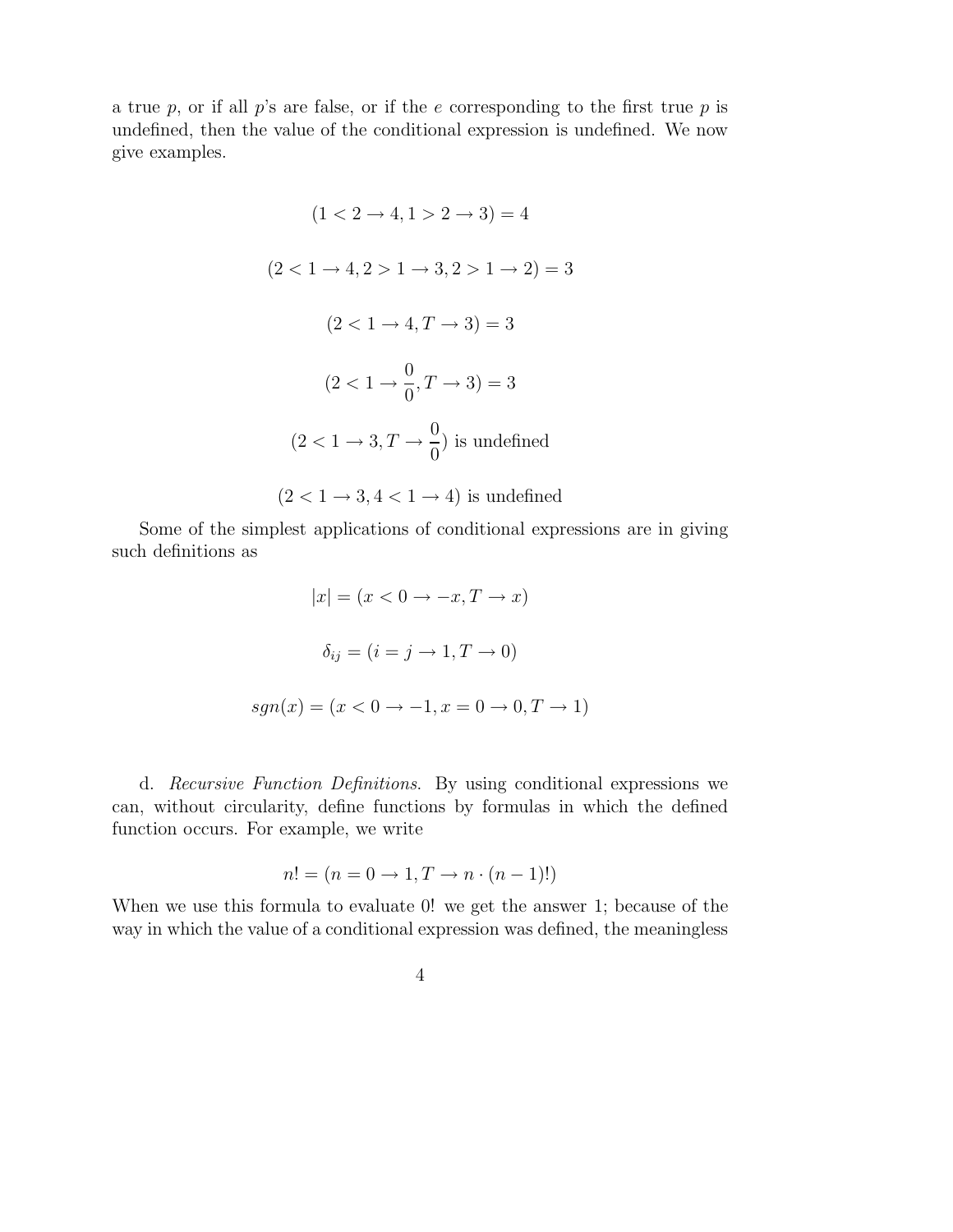expression  $0 \cdot (0 - 1)!$  does not arise. The evaluation of 2! according to this definition proceeds as follows:

2! = 
$$
(2 = 0 \rightarrow 1, T \rightarrow 2 \cdot (2 - 1)!)
$$
  
\n= 2 \cdot 1!  
\n= 2 \cdot (1 = 0 \rightarrow 1T \rightarrow \cdot (1 - 1)!)  
\n= 2 \cdot 1 \cdot 0!  
\n= 2 \cdot 1 \cdot (0 = 0 \rightarrow 1, T \rightarrow 0 \cdot (0 - 1)!)  
\n= 2 \cdot 1 \cdot 1  
\n= 2

We now give two other applications of recursive function definitions. The greatest common divisor,  $gcd(m,n)$ , of two positive integers m and n is computed by means of the Euclidean algorithm. This algorithm is expressed by the recursive function definition:

$$
gcd(m, n) = (m > n \rightarrow gcd(n, m), rem(n, m) = 0 \rightarrow m, T \rightarrow gcd(rem(n, m), m))
$$

where  $rem(n, m)$  denotes the remainder left when n is divided by m.

The Newtonian algorithm for obtaining an approximate square root of a number  $a$ , starting with an initial approximation  $x$  and requiring that an acceptable approximation y satisfy  $|y^2 - a| < \epsilon$ , may be written as

 $sqrt(a, x, \epsilon)$ 

= 
$$
(|x^2 - a| < \epsilon \rightarrow x, T \rightarrow \text{sqrt } (a, \frac{1}{2}(x + \frac{a}{x}), \epsilon))
$$

The simultaneous recursive definition of several functions is also possible, and we shall use such definitions if they are required.

There is no guarantee that the computation determined by a recursive definition will ever terminate and, for example, an attempt to compute n! from our definition will only succeed if  $n$  is a non-negative integer. If the computation does not terminate, the function must be regarded as undefined for the given arguments.

The propositional connectives themselves can be defined by conditional expressions. We write

$$
\overline{5}
$$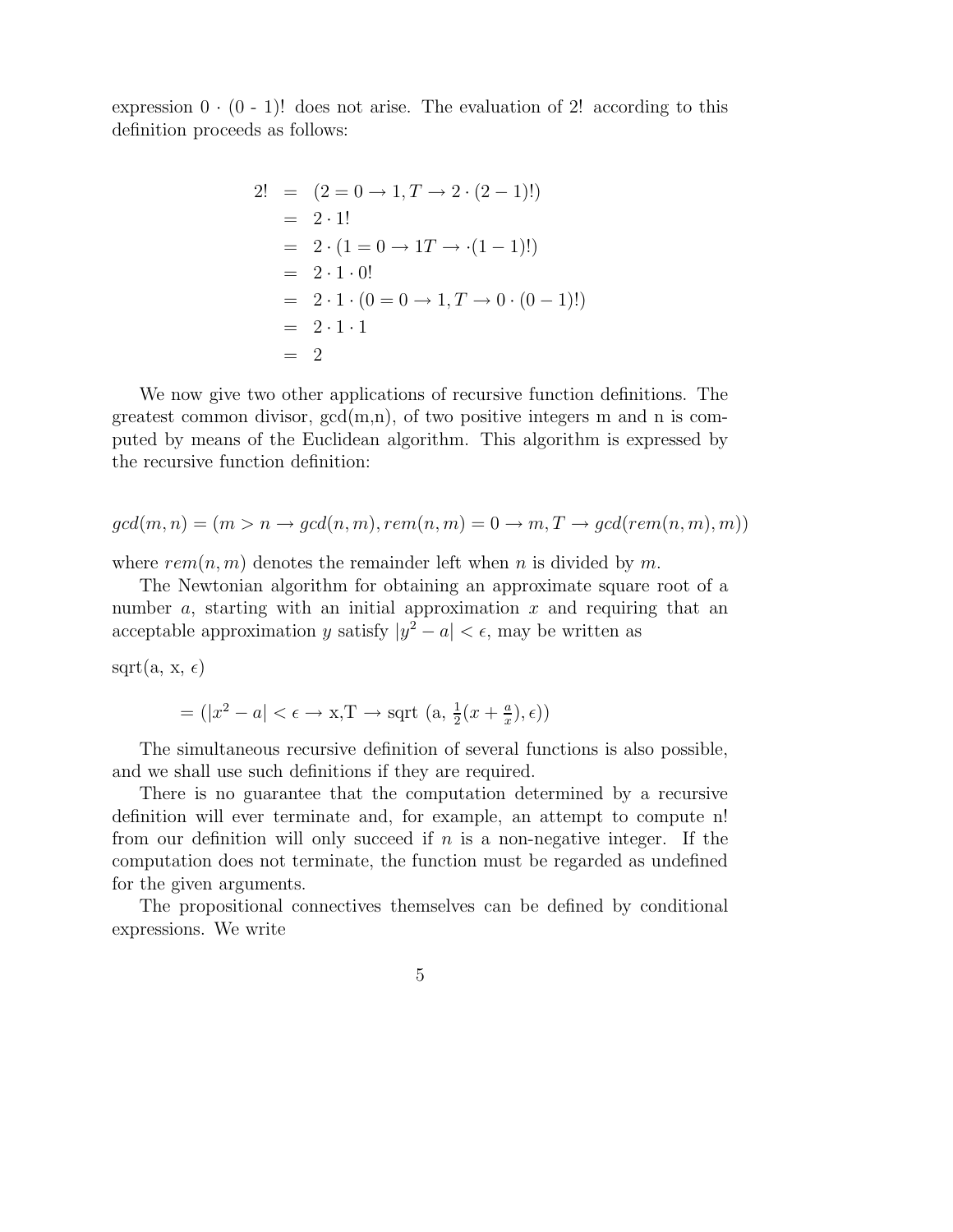$$
p \land q = (p \rightarrow q, T \rightarrow F)
$$
  
\n
$$
p \lor q = (p \rightarrow T, T \rightarrow q)
$$
  
\n
$$
\neg p = (p \rightarrow F, T \rightarrow T)
$$
  
\n
$$
p \supset q = (p \rightarrow q, T \rightarrow T)
$$

It is readily seen that the right-hand sides of the equations have the correct truth tables. If we consider situations in which  $p$  or  $q$  may be undefined, the connectives  $\wedge$  and  $\vee$  are seen to be noncommutative. For example if p is false and q is undefined, we see that according to the definitions given above  $p \wedge q$ is false, but  $q \wedge p$  is undefined. For our applications this noncommutativity is desirable, since  $p \wedge q$  is computed by first computing p, and if p is false q is not computed. If the computation for  $p$  does not terminate, we never get around to computing q. We shall use propositional connectives in this sense hereafter.

e. Functions and Forms. It is usual in mathematics—outside of mathematical logic—to use the word "function" imprecisely and to apply it to forms such as  $y^2 + x$ . Because we shall later compute with expressions for functions, we need a distinction between functions and forms and a notation for expressing this distinction. This distinction and a notation for describing it, from which we deviate trivially, is given by Church [3].

Let  $f$  be an expression that stands for a function of two integer variables. It should make sense to write  $f(3, 4)$  and the value of this expression should be determined. The expression  $y^2 + x$  does not meet this requirement;  $y^2 + x(3, 4)$ is not a conventional notation, and if we attempted to define it we would be uncertain whether its value would turn out to be 13 or 19. Church calls an expression like  $y^2 + x$ , a form. A form can be converted into a function if we can determine the correspondence between the variables occurring in the form and the ordered list of arguments of the desired function. This is accomplished by Church's  $\lambda$ -notation.

If  $\mathcal E$  is a form in variables  $x_1, \dots, x_n$ , then  $\lambda((x_1, \dots, x_n), \mathcal E)$  will be taken to be the function of  $n$  variables whose value is determined by substituting the arguments for the variables  $x_1, \dots, x_n$  in that order in  $\mathcal E$  and evaluating the resulting expression. For example,  $\lambda((x, y), y^2 + x)$  is a function of two variables, and  $\lambda((x, y), y^2 + x)(3, 4) = 19$ .

The variables occurring in the list of variables of a  $\lambda$ -expression are dummy or bound, like variables of integration in a definite integral. That is, we may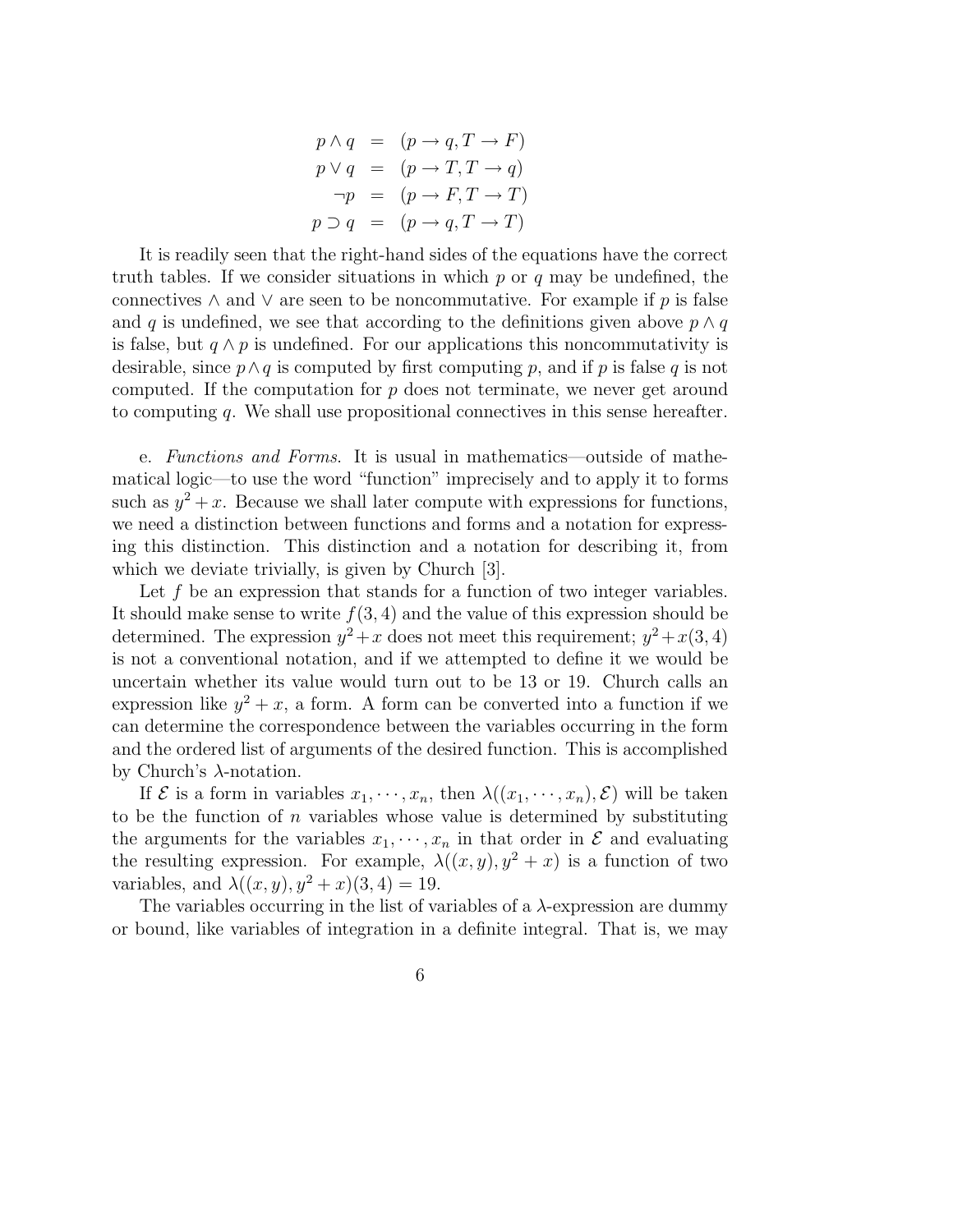change the names of the bound variables in a function expression without changing the value of the expression, provided that we make the same change for each occurrence of the variable and do not make two variables the same that previously were different. Thus  $\lambda((x, y), y^2 + x), \lambda((u, v), v^2 + u)$  and  $\lambda((y, x), x^2 + y)$  denote the same function.

We shall frequently use expressions in which some of the variables are bound by  $\lambda$ 's and others are not. Such an expression may be regarded as defining a function with parameters. The unbound variables are called free variables.

An adequate notation that distinguishes functions from forms allows an unambiguous treatment of functions of functions. It would involve too much of a digression to give examples here, but we shall use functions with functions as arguments later in this report.

Difficulties arise in combining functions described by  $\lambda$ -expressions, or by any other notation involving variables, because different bound variables may be represented by the same symbol. This is called collision of bound variables. There is a notation involving operators that are called combinators for combining functions without the use of variables. Unfortunately, the combinatory expressions for interesting combinations of functions tend to be lengthy and unreadable.

f. Expressions for Recursive Functions. The  $\lambda$ -notation is inadequate for naming functions defined recursively. For example, using  $\lambda$ 's, we can convert the definition

$$
sqrt(a, x, \epsilon) = (|x^2 - a| < \epsilon \rightarrow x, T \rightarrow \text{sqrt}(a, \frac{1}{2}(x + \frac{a}{x}), \epsilon))
$$

into

$$
sqrt = \lambda((a, x, \epsilon), (|x^2 - a| < \epsilon \to x, T \to \text{sqrt}(a, \frac{1}{2}(x + \frac{a}{x}), \epsilon))),
$$

but the right-hand side cannot serve as an expression for the function because there would be nothing to indicate that the reference to *sqrt* within the expression stood for the expression as a whole.

In order to be able to write expressions for recursive functions, we introduce another notation. *label*( $a, \mathcal{E}$ ) denotes the expression  $\mathcal{E}$ , provided that occurrences of a within  $\mathcal E$  are to be interpreted as referring to the expression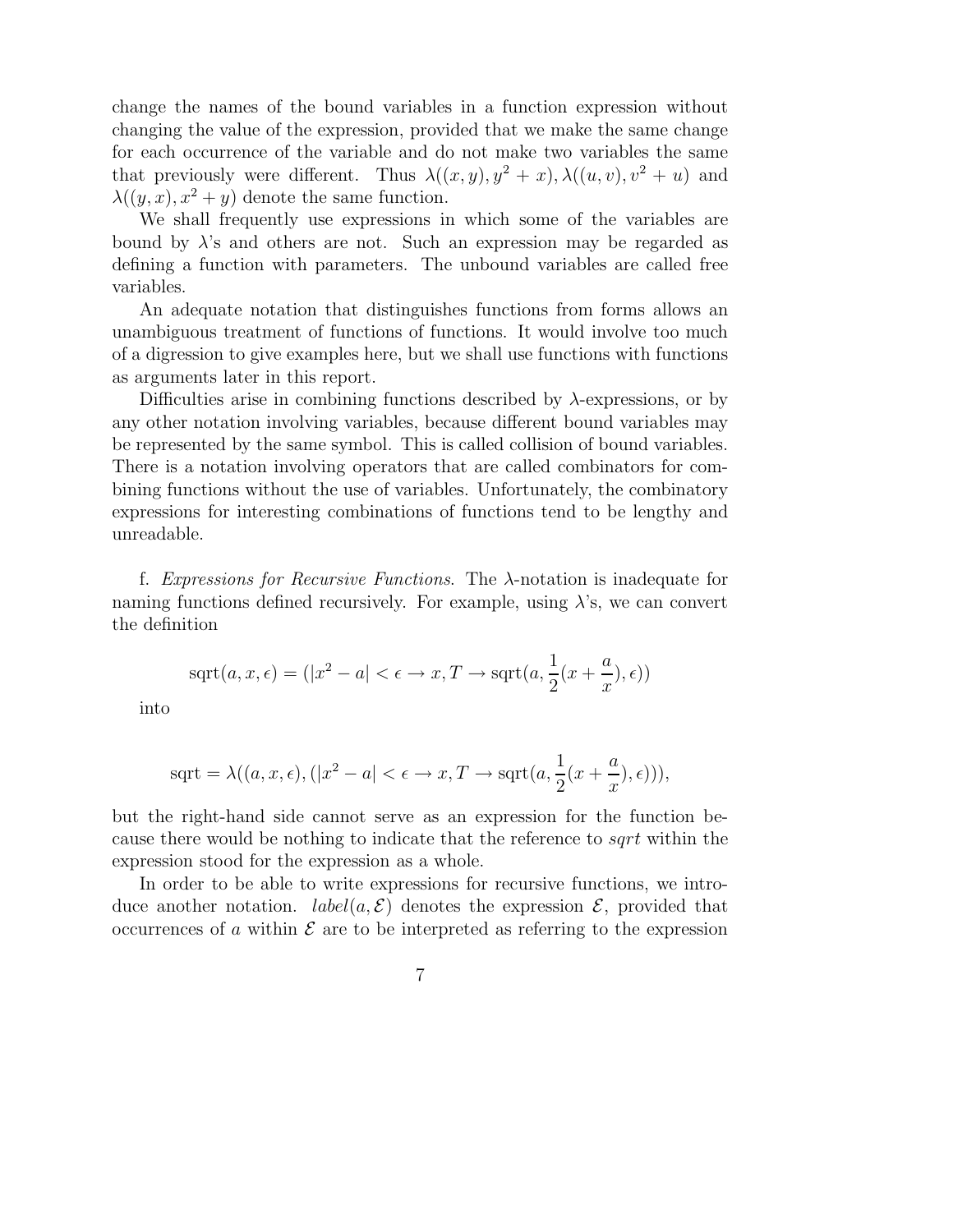as a whole. Thus we can write

label(sqrt,  $\lambda((a, x, \epsilon), (|x^2 - a| < \epsilon \to x, T \to \text{sqrt}(a, \frac{1}{2}(x + \frac{a}{x}))$  $\frac{a}{x}), \epsilon)))$ 

as a name for our sqrt function.

The symbol a in label  $(a, \mathcal{E})$  is also bound, that is, it may be altered systematically without changing the meaning of the expression. It behaves differently from a variable bound by a  $\lambda$ , however.

### 3 Recursive Functions of Symbolic Expressions

We shall first define a class of symbolic expressions in terms of ordered pairs and lists. Then we shall define five elementary functions and predicates, and build from them by composition, conditional expressions, and recursive definitions an extensive class of functions of which we shall give a number of examples. We shall then show how these functions themselves can be expressed as symbolic expressions, and we shall define a universal function apply that allows us to compute from the expression for a given function its value for given arguments. Finally, we shall define some functions with functions as arguments and give some useful examples.

a. A Class of Symbolic Expressions. We shall now define the S-expressions (S stands for symbolic). They are formed by using the special characters

> ) (

·

and an infinite set of distinguishable atomic symbols. For atomic symbols, we shall use strings of capital Latin letters and digits with single imbedded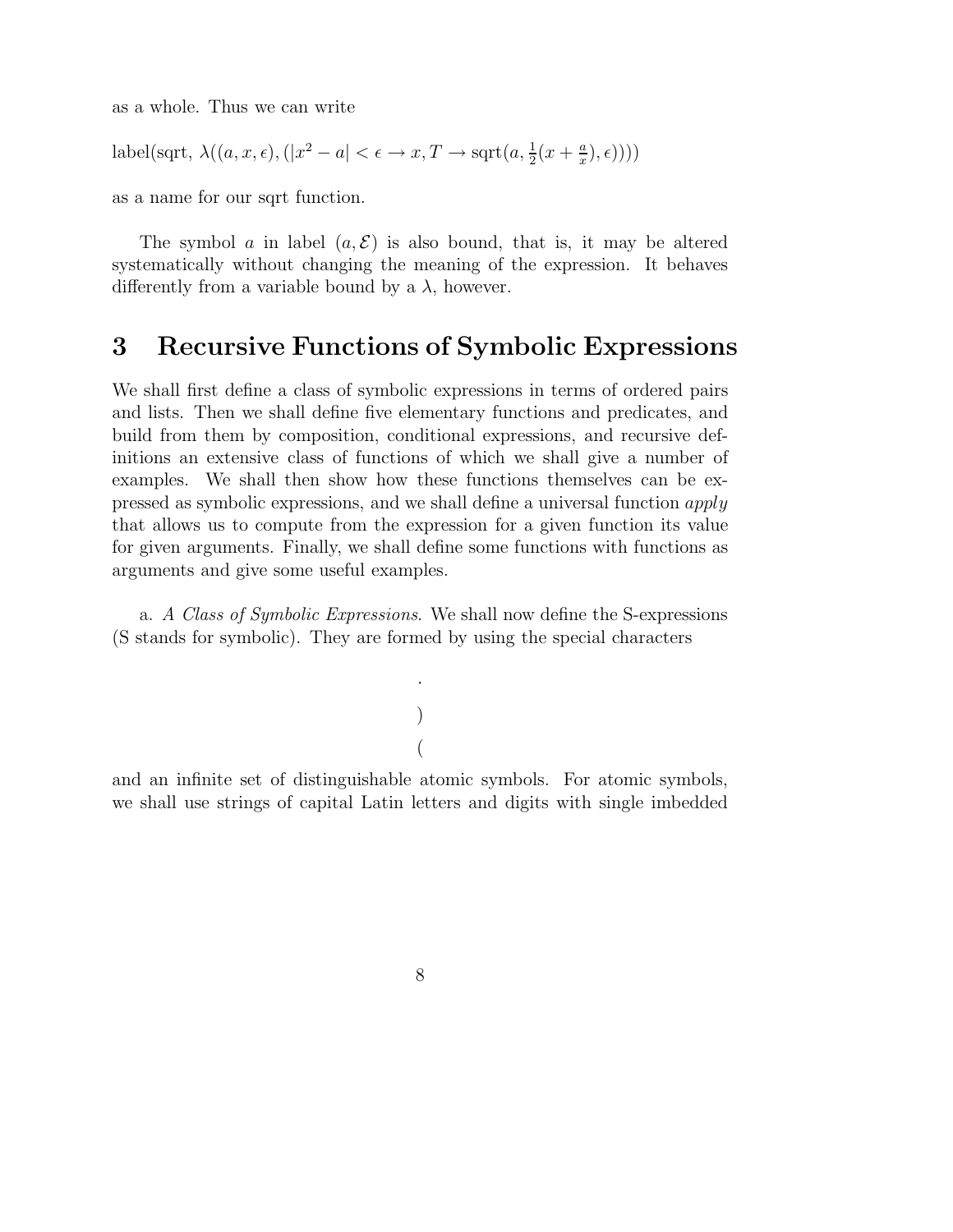blanks.<sup>3</sup> Examples of atomic symbols are

A ABA APPLE PIE NUMBER 3

There is a twofold reason for departing from the usual mathematical practice of using single letters for atomic symbols. First, computer programs frequently require hundreds of distinguishable symbols that must be formed from the 47 characters that are printable by the IBM 704 computer. Second, it is convenient to allow English words and phrases to stand for atomic entities for mnemonic reasons. The symbols are atomic in the sense that any substructure they may have as sequences of characters is ignored. We assume only that different symbols can be distinguished. S-expressions are then defined as follows:

1. Atomic symbols are S-expressions.

2. If  $e_1$  and  $e_2$  are S-expressions, so is  $(e_1 \cdot e_2)$ . Examples of S-expressions are

$$
AB
$$
  

$$
(A \cdot B)
$$
  

$$
((AB \cdot C) \cdot D)
$$

An S-expression is then simply an ordered pair, the terms of which may be atomic symbols or simpler S-expressions. We can can represent a list of arbitrary length in terms of S-expressions as follows. The list

$$
(m_1,m_2,\cdots,m_n)
$$

is represented by the S-expression

$$
(m_1 \cdot (m_2 \cdot (\cdots (m_n \cdot NIL) \cdots)))
$$

Here NIL is an atomic symbol used to terminate lists. Since many of the symbolic expressions with which we deal are conveniently expressed as lists, we shall introduce a list notation to abbreviate certain S-expressions. We have

<sup>3</sup>1995 remark: Imbedded blanks could be allowed within symbols, because lists were then written with commas between elements.

<sup>9</sup>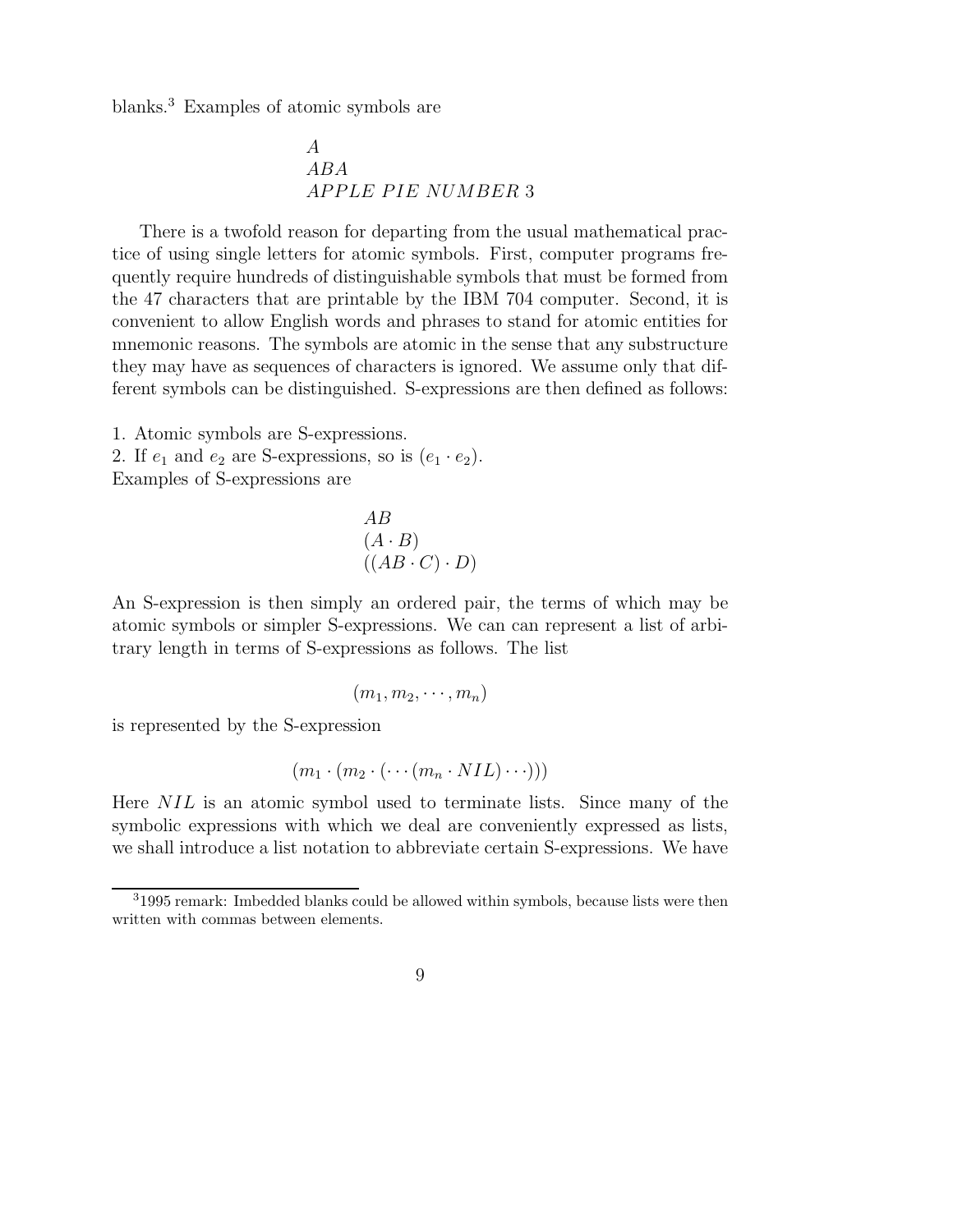l.  $(m)$  stands for  $(m \cdot NIL)$ .

2.  $(m_1, \dots, m_n)$  stands for  $(m_1 \cdot (\dotsm (m_n \cdot NIL) \dots))$ .

3.  $(m_1, \dots, m_n \cdot x)$  stands for  $(m_1 \cdot (\dotsm (m_n \cdot x) \dots)).$ 

Subexpressions can be similarly abbreviated. Some examples of these abbreviations are

 $((AB, C), D)$  for  $((AB \cdot (C \cdot NIL)) \cdot (D \cdot NIL))$  $((A, B), C, D \cdot E)$  for  $((A \cdot (B \cdot NIL)) \cdot (C \cdot (D \cdot E)))$ 

Since we regard the expressions with commas as abbreviations for those not involving commas, we shall refer to them all as S-expressions.

b. Functions of S-expressions and the Expressions That Represent Them. We now define a class of functions of S-expressions. The expressions representing these functions are written in a conventional functional notation. However, in order to clearly distinguish the expressions representing functions from Sexpressions, we shall use sequences of lower-case letters for function names and variables ranging over the set of S-expressions. We also use brackets and semicolons, instead of parentheses and commas, for denoting the application of functions to their arguments. Thus we write

> $car[x]$  $car[cons[(A \cdot B);x]]$

In these M-expressions (meta-expressions) any S-expression that occur stand for themselves.

c. The Elementary S-functions and Predicates. We introduce the following functions and predicates:

1. atom. atom[x] has the value of T or F according to whether x is an atomic symbol. Thus

atom  $[X] = T$ atom  $[(X \cdot A)] = F$ 

2. eq. eq  $[x; y]$  is defined if and only if both x and y are atomic. eq  $[x; y]$  $= T$  if x and y are the same symbol, and eq [x; y]  $= F$  otherwise. Thus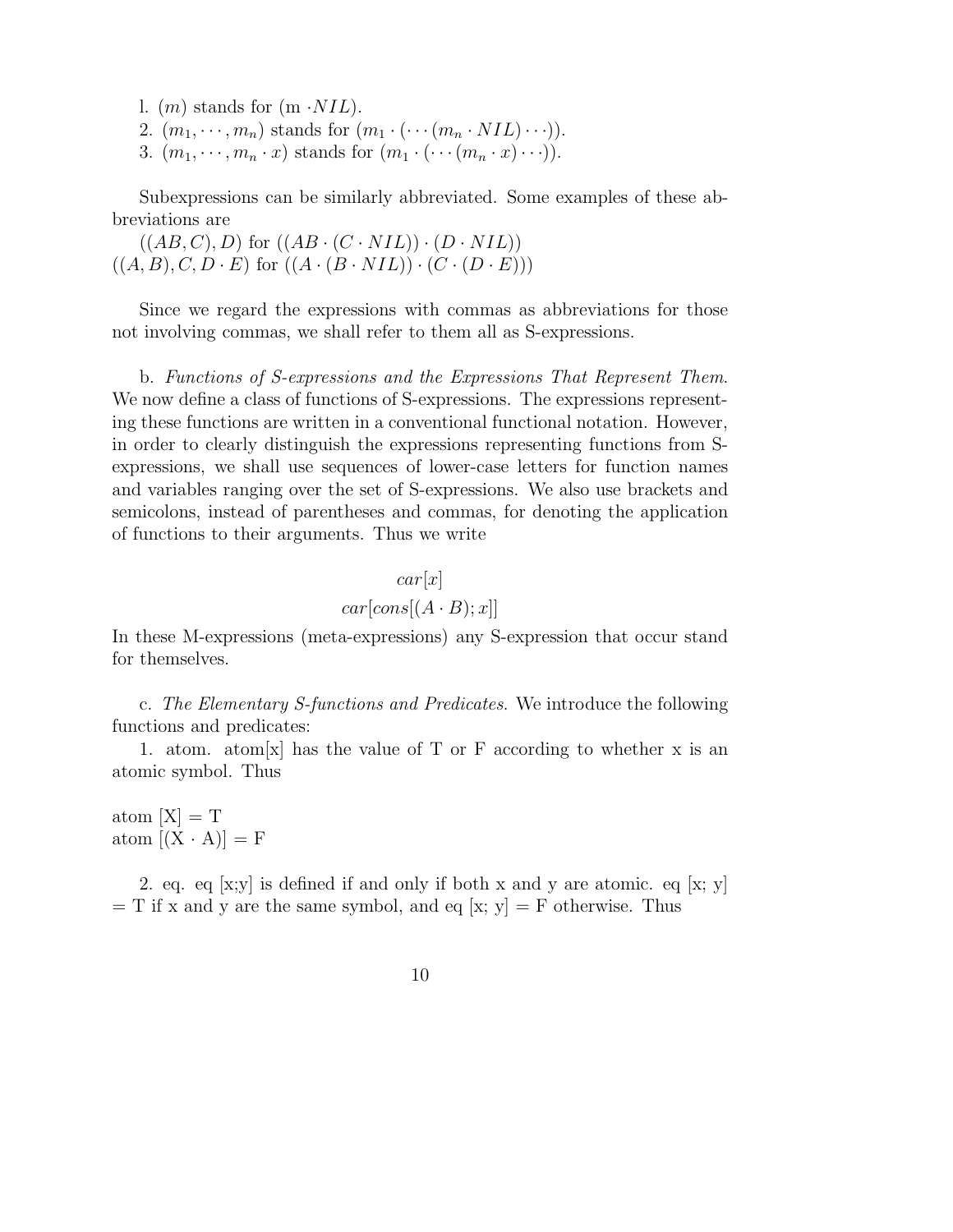eq  $[X; X] = T$ eq  $[X; A] = F$ eq  $[X; (X \cdot A)]$  is undefined.

3. car. car[x] is defined if and only if x is not atomic. car  $[(e_1 \cdot e_2)] = e_1$ . Thus car [X] is undefined.

car  $[(X \cdot A)] = X$ car  $[(X \cdot \hat{A}) \cdot Y)] = (X \cdot A)$ 

4. cdr. cdr [x] is also defined when x is not atomic. We have cdr  $[(e_1 \cdot e_2)] = e_2$ . Thus cdr [X] is undefined.

cdr  $[(X \cdot A)] = A$  cdr  $[((X \cdot A) \cdot Y)] = Y$ 

5. cons. cons [x; y] is defined for any x and y. We have cons  $[e_1; e_2]$  =  $(e_1 \cdot e_2)$ . Thus

cons  $[X; A] = (X A)$ cons  $[(X \cdot A); Y] = ((X \cdot A)Y)$ 

car, cdr, and cons are easily seen to satisfy the relations

car  $[cons [x; y]] = x$ cdr  $[cons [x; y]] = y$ cons [car [x]; cdr [x]] = x, provided that x is not atomic.

The names "car" and "cons" will come to have mnemonic significance only when we discuss the representation of the system in the computer. Compositions of car and cdr give the subexpressions of a given expression in a given position. Compositions of cons form expressions of a given structure out of parts. The class of functions which can be formed in this way is quite limited and not very interesting.

d. Recursive S-functions. We get a much larger class of functions (in fact, all computable functions) when we allow ourselves to form new functions of S-expressions by conditional expressions and recursive definition. We now give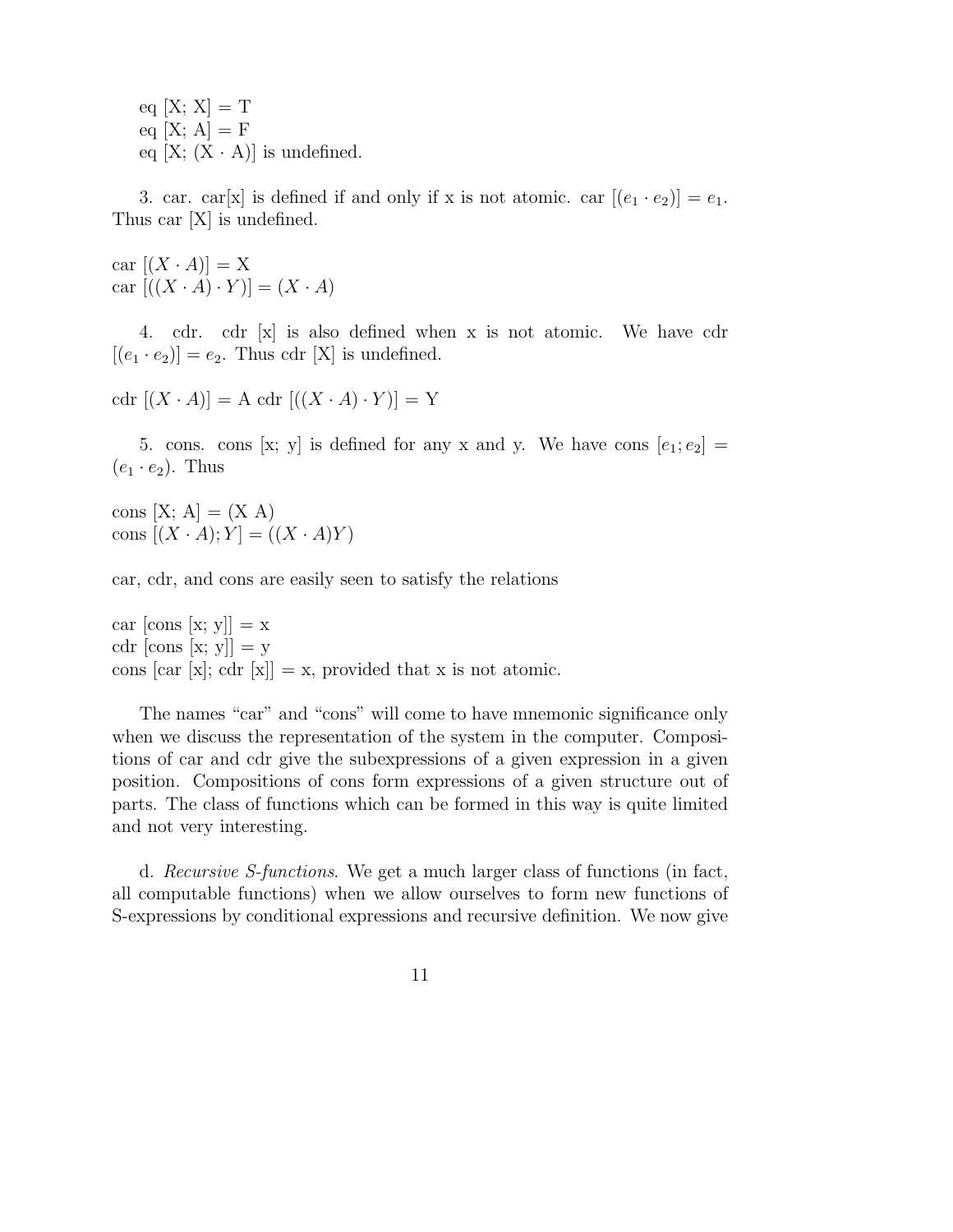some examples of functions that are definable in this way.

1. ff[x]. The value of ff[x] is the first atomic symbol of the S-expression x with the parentheses ignored. Thus

$$
\mathrm{ff}[(A \cdot B) \cdot C)] = A
$$

We have

$$
f[x] = [atom[x] \rightarrow x; T \rightarrow f[x][car[x]]]
$$

We now trace in detail the steps in the evaluation of

ff  $[(A \cdot B) \cdot C]$ : ff  $[(A \cdot B) \cdot C)]$ 

- $= \left[atom(((A \cdot B) \cdot C)) \rightarrow ((A \cdot B) \cdot C); T \rightarrow \text{ff}[car[((A \cdot B)C \cdot)]]\right]$
- $= [F \rightarrow ((A \cdot B) \cdot C); T \rightarrow \text{ff}[car[((A \cdot B) \cdot C)]]]$
- $= [T \rightarrow \text{ff}[\text{car}[(A \cdot B) \cdot C)]]]$

$$
= \quad \text{ff}[car[((A \cdot B) \cdot C)]]
$$

$$
= \mathop{\text{ff}}\nolimits[(A \cdot B)]
$$

- $= [atom[(A \cdot B)] \rightarrow (A \cdot B); T \rightarrow ff[car[(A \cdot B)]]]$
- $= [F \rightarrow (A \cdot B); T \rightarrow \text{ff}[car[(A \cdot B)]]]$
- $= [T \rightarrow \text{ff}[car[(A \cdot B)]]]$
- $=$  f[[car[(A · B)]]
- $=$  ff[A]

$$
12\quad
$$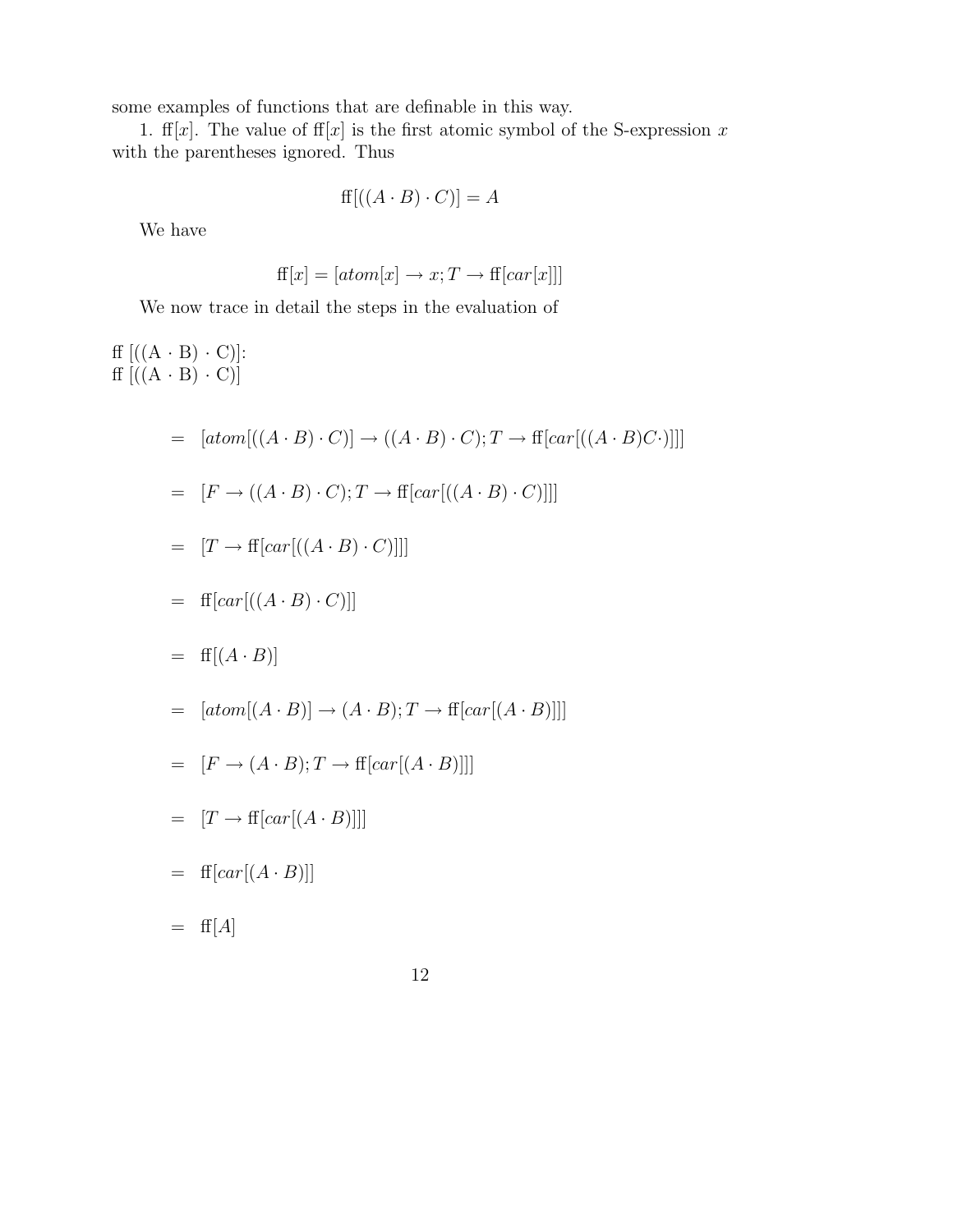$$
= [atom[A] \rightarrow A; T \rightarrow ff[car[A]]]
$$

$$
= [T \rightarrow A; T \rightarrow ff[car[A]]]
$$

$$
= A
$$

2. subst  $[x; y; z]$ . This function gives the result of substituting the Sexpression  $x$  for all occurrences of the atomic symbol  $y$  in the S-expression  $z$ . It is defined by

subst [x; y; z] = [atom [z]  $\rightarrow$  [eq [z; y]  $\rightarrow$  x; T  $\rightarrow$  z];  $T \rightarrow \text{cons}$  [subst [x; y; car [z]]; subst [x; y; cdr [z]]]]

As an example, we have

$$
subst[(X \cdot A); B; ((A \cdot B) \cdot C)] = ((A \cdot (X \cdot A)) \cdot C)
$$

3. equal [x; y]. This is a predicate that has the value T if x and y are the same S-expression, and has the value F otherwise. We have

equal [x; y] = [atom [x]  $\wedge$  atom [y]  $\wedge$  eq [x; y]]

∨[¬ atom [x] ∧¬ atom [y] ∧ equal [car [x]; car [y]]

 $\wedge$  equal [cdr [x]; cdr [y]]]

It is convenient to see how the elementary functions look in the abbreviated list notation. The reader will easily verify that

(i) 
$$
car[(m_1, m_2, \cdots, m_n)] = m_1
$$
  
\n(ii)  $cdr[(m_s, m_2, \cdots, m_n)] = (m_2, \cdots, m_n)$   
\n(iii)  $cdr[(m)] = NIL$   
\n(iv)  $cons[m_1; (m_2, \cdots, m_n)] = (m_1, m_2, \cdots, m_n)$   
\n(v)  $cons[m; NIL] = (m)$ 

We define

13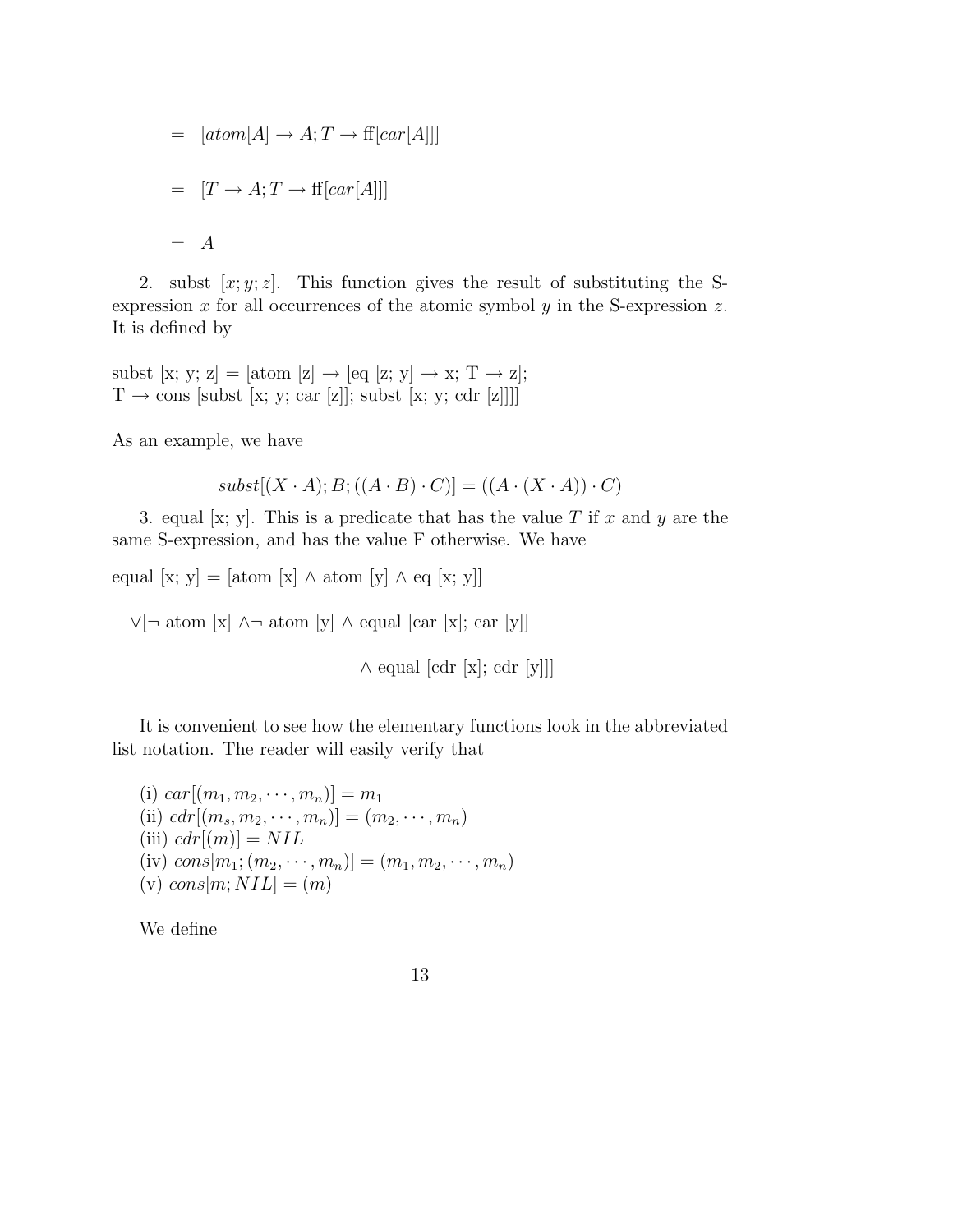$null[x] = atom[x] \wedge eq[x; NIL]$ 

This predicate is useful in dealing with lists.

Compositions of car and cdr arise so frequently that many expressions can be written more concisely if we abbreviate

 $cadr[x]$  for  $car[cdr[x]],$ caddr[x] for  $car[cdr[x]]$ , etc.

Another useful abbreviation is to write list  $[e_1; e_2; \dots; e_n]$ for  $cons[e_1;cons[e_2; \cdots;cons[e_n;NIL]\cdots]].$ 

This function gives the list,  $(e_1, \dots, e_n)$ , as a function of its elements.

The following functions are useful when S-expressions are regarded as lists.

1. append  $[x; y]$ .

append [x; y] = [null[x]  $\rightarrow$  y; T  $\rightarrow$  cons [car [x]; append [cdr [x]; y]]]

An example is

append  $[(A, B); (C, D, E)] = (A, B, C, D, E)$ 

2. among  $[x,y]$ . This predicate is true if the S-expression x occurs among the elements of the list  $y$ . We have

among $[x; y] = \neg null[y] \wedge [equal[x; car[y]] \vee among[x; cdr[y]]]$ 

3. pair [x;y]. This function gives the list of pairs of corresponding elements of the lists  $x$  and  $y$ . We have

 $pair[x; y] = [null[x]\wedge null[y] \rightarrow NIL; \neg atom[x]\wedge \neg atom[y] \rightarrow cons[list[car[x]; car[y]]; pair[cdr[x]; cdr[y]]]$ 

An example is

 $pair[(A, B, C); (X, (Y, Z), U)] = ((A, X), (B, (Y, Z)), (C, U)).$ 

14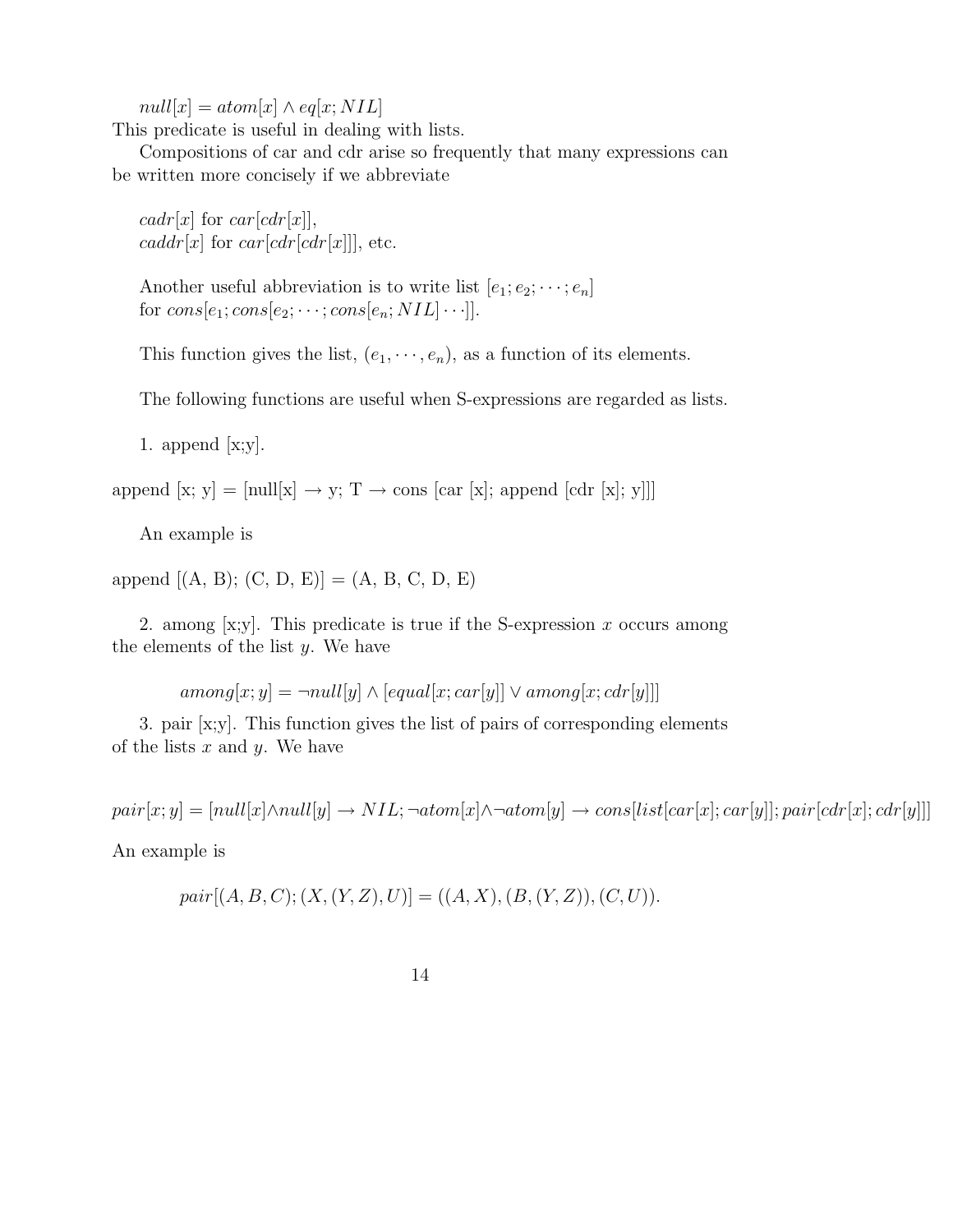4. assoc [x;y]. If y is a list of the form  $((u_1, v_1), \cdots, (u_n, v_n))$  and x is one of the u's, then assoc  $[x; y]$  is the corresponding v. We have

$$
assoc[x; y] = eq[caar[y]; x] \rightarrow cadar[y]; T \rightarrow assoc[x; cdr[y]]]
$$

An example is

$$
assoc[X; ((W, (A, B)), (X, (C, D)), (Y, (E, F)))] = (C, D).
$$

5. sublis $[x; y]$ . Here x is assumed to have the form of a list of pairs  $((u_1, v_1), \cdots, (u_n, v_n))$ , where the u's are atomic, and y may be any S-expression. The value of  $sublis[x; y]$  is the result of substituting each v for the corresponding  $u$  in  $y$ . In order to define sublis, we first define an auxiliary function. We have

$$
sub2[x; z] = [null[x] \rightarrow z; eq[caar[x]; z] \rightarrow cadar[x]; T \rightarrow sub2[cdr[x]; z]]
$$

and

$$
sublis[x; y] = [atom[y] \rightarrow sub2[x; y]; T \rightarrow cons[sublis[x; car[y]]; sublis[x; cdr[y]]]
$$

We have

sublis 
$$
[((X, (A, B)), (Y, (B, C)))
$$
;  $(A, X \cdot Y)] = (A, (A, B), B, C)$ 

e. Representation of S-Functions by S-Expressions. S-functions have been described by M-expressions. We now give a rule for translating M-expressions into S-expressions, in order to be able to use S-functions for making certain computations with S-functions and for answering certain questions about Sfunctions.

The translation is determined by the following rules in rich we denote the translation of an M-expression  $\mathcal E$  by  $\mathcal E^*$ .

1. If  $\mathcal{E}$  is an S-expression  $\mathcal{E}^*$  is (QUOTE,  $\mathcal{E}$ ).

2. Variables and function names that were represented by strings of lowercase letters are translated to the corresponding strings of the corresponding uppercase letters. Thus car\* is CAR, and subst\* is SUBST.

3. A form  $f[e_1; \dots; e_n]$  is translated to  $(f^*, e_1^*, \dots, e_n^*)$ . Thus cons [car [x]; cdr  $[x]]^*$  is (CONS, (CAR, X), (CDR, X)).

4.  $\{ [p_1 \to e_1; \cdots; p_n \to e_n] \}^*$  is (COND,  $(p_1^*, e_1^*)$ ,  $\cdots$ ,  $(p_n^*, e_n^*)$  $\frac{1}{n} \cdot e_n^*$  $\binom{*}{n}$ .

$$
15\,
$$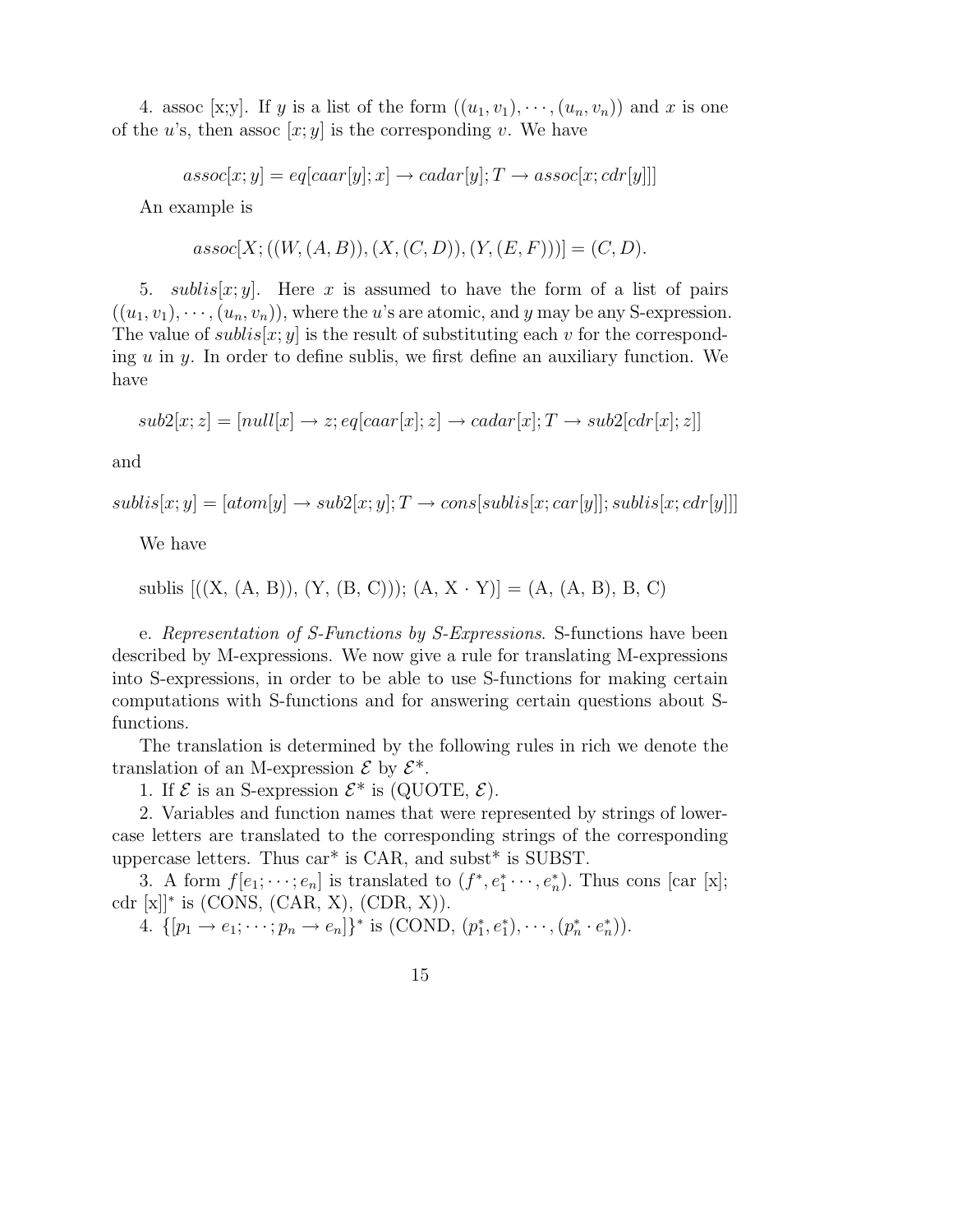5.  $\{\lambda[[x_1; \dots; x_n]; \mathcal{E}]\}^*$  is (LAMBDA,  $(x_1^*, \dots, x_n^*)$ ,  $\mathcal{E}^*$ ).

6.  $\{label[a; \mathcal{E}]\}^*$  is (LABEL,  $a^*, \mathcal{E}^*$ ).

With these conventions the substitution function whose M-expression is label [subst;  $\lambda$  [[x; y; z]; [atom [z]  $\rightarrow$  [eq [y; z]  $\rightarrow$  x; T  $\rightarrow$  z]; T  $\rightarrow$  cons [subst]  $[x; y; \text{car } [z]]$ ; subst  $[x; y; \text{cdr } [z]]$ ]]]] has the S-expression

(LABEL, SUBST, (LAMBDA, (X, Y, Z), (COND ((ATOM, Z), (COND, (EQ, Y, Z), X), ((QUOTE, T), Z))), ((QUOTE, T), (CONS, (SUBST, X, Y,  $(CAR Z), (SUBST, X, Y, (CDR, Z))))$ 

This notation is writable and somewhat readable. It can be made easier to read and write at the cost of making its structure less regular. If more characters were available on the computer, it could be improved considerably.<sup>4</sup>

f. The Universal S-Function apply. There is an S-function apply with the property that if f is an S-expression for an S-function  $f'$  and  $args$  is a list of arguments of the form  $(arg_1, \dots, arg_n)$ , where  $arg_1, \dots, arg_n$  are arbitrary Sexpressions, then  $apply[f;args]$  and  $f'[arg_1; \cdots; arg_n]$  are defined for the same values of  $arg_1, \dots, arg_n$ , and are equal when defined. For example,

 $\lambda[[x; y]; const [car[x]; y]][(A, B); (C, D)]$ 

$$
= apply[(LAMBDA, (X, Y), (CONS, (CAR, X), Y)); ((A, B), (C, D))] = (A, C, D)
$$

The S-function *apply* is defined by

$$
apply[f;args] = eval[cons[f;appq[args]]; NIL],
$$

where

$$
appq[m] = [null[m] \rightarrow NIL; T \rightarrow cons[list[QUOTE; car[m]]; appq[cdr[m]]]]
$$
  
and

eval[e;  $a$ ] = [

16

<sup>4</sup>1995: More characters were made available on SAIL and later on the Lisp machines. Alas, the world went back to inferior character sets again—though not as far back as when this paper was written in early 1959.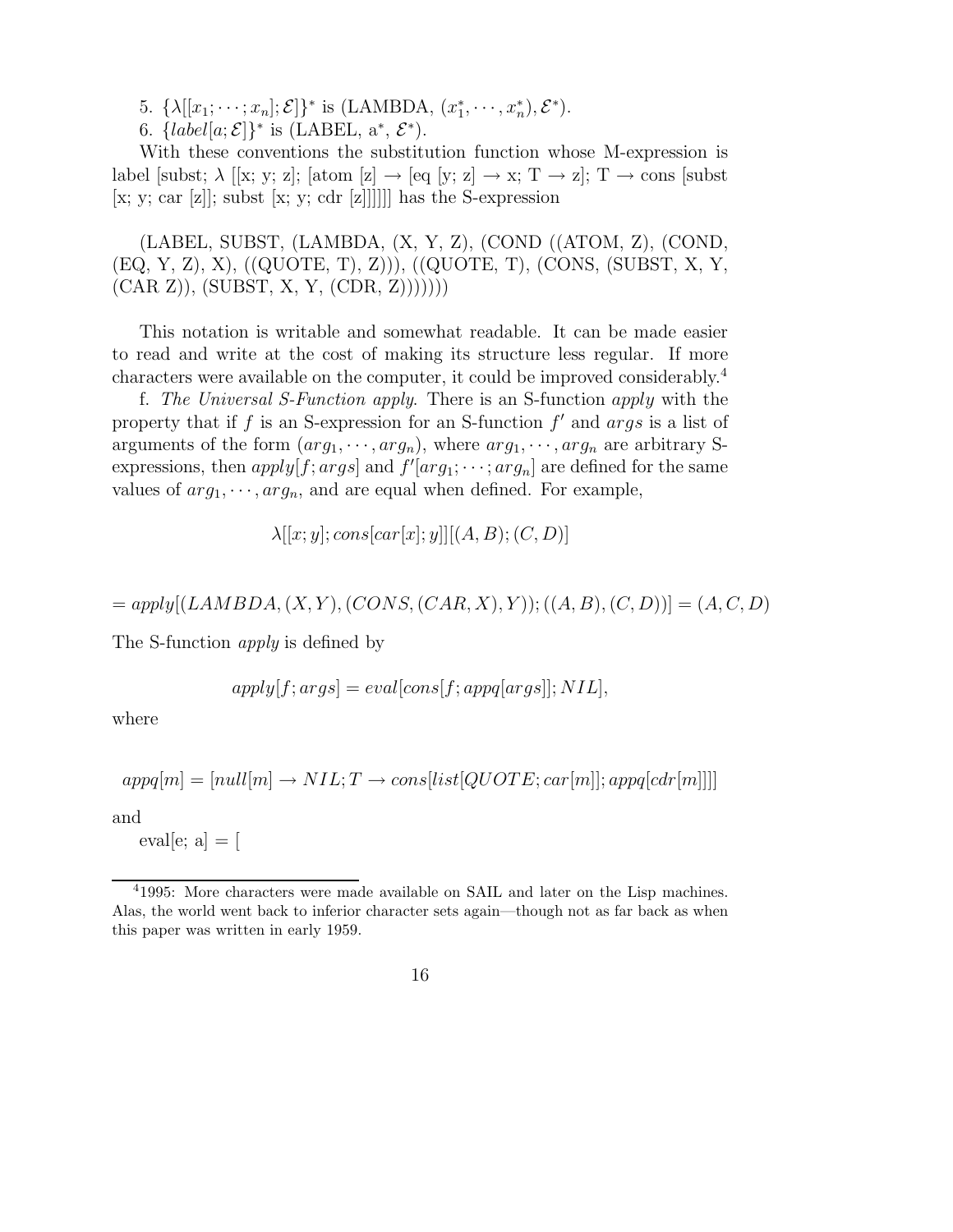atom  $[e] \rightarrow$  assoc  $[e; a]$ ;

atom [car [e]]  $\rightarrow$  [

- eq [car [e]; QUOTE]  $\rightarrow$  cadr [e];
- eq [car [e];  $ATOM$ ]  $\rightarrow$  atom [eval [cadr [e]; a]];
- eq [car [e]; EQ]  $\rightarrow$  [eval [cadr [e]; a] = eval [caddr [e]; a]];
- eq [car [e]; COND]  $\rightarrow$  evcon [cdr [e]; a];
- eq [car [e]; CAR]  $\rightarrow$  car [eval [cadr [e]; a]];
- eq [car [e];  $CDR$ ]  $\rightarrow$  cdr [eval [cadr [e]; a]];
- eq [car [e];  $\text{CONS} \rightarrow \text{cons}$  [eval [cadr [e]; a]; eval [caddr [e];
- a]];  $T$   $\rightarrow$  eval [cons [assoc [car [e]; a];
- evlis [cdr [e]; a]]; a]];
- eq [caar [e]; LABEL]  $\rightarrow$  eval [cons [caddar [e]; cdr [e]];
- cons [list [cadar [e]; car [e]; a]];
- eq [caar [e]; LAMBDA]  $\rightarrow$  eval [caddar [e];
- append [pair [cadar [e]; evlis [cdr [e]; a]; a]]]

#### and

 $even[c; a] = [eval[caar[c]; a] \rightarrow eval[cadar[c]; a]; T \rightarrow evcon[cdr[c]; a]]$ and

 $evis[m; a] = [null[m] \rightarrow NIL; T \rightarrow cons[eval[car[m]; a]; evis[cdr[m]; a]]]$ 

17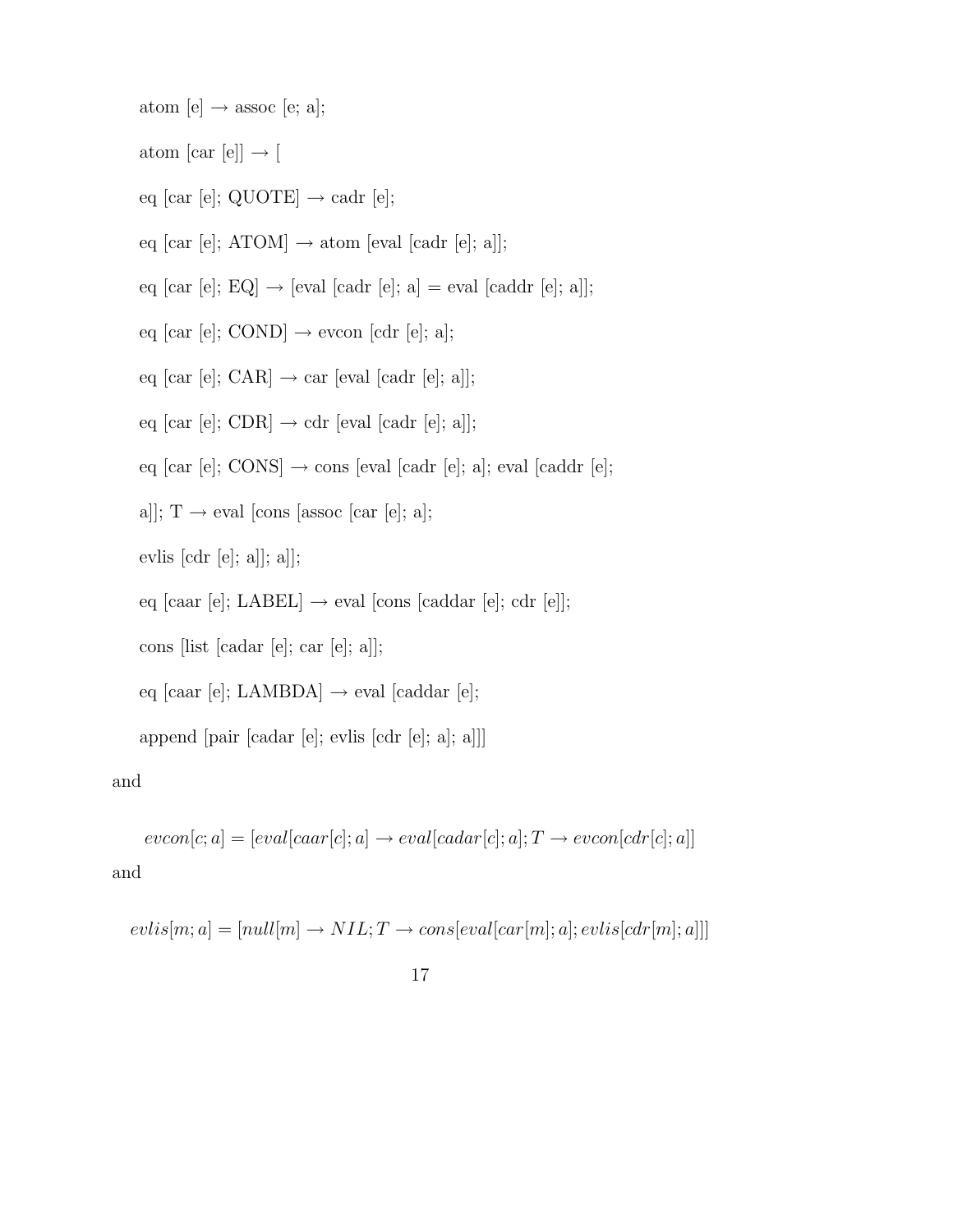We now explain a number of points about these definitions. <sup>5</sup>

1. apply itself forms an expression representing the value of the function applied to the arguments, and puts the work of evaluating this expression onto a function eval. It uses appq to put quotes around each of the arguments, so that eval will regard them as standing for themselves.

2.  $eval[e; a]$  has two arguments, an expression e to be evaluated, and a list of pairs a. The first item of each pair is an atomic symbol, and the second is the expression for which the symbol stands.

3. If the expression to be evaluated is atomic, eval evaluates whatever is paired with it first on the list a.

4. If e is not atomic but  $car[e]$  is atomic, then the expression has one of the forms  $(QUOTE, e)$  or  $(ATOM, e)$  or  $(EQ, e_1, e_2)$  or  $(COND, (p_1, e_1), \dots, (p_n, e_n)),$ or  $(CAR, e)$  or  $(CDR, e)$  or  $(CONS, e_1, e_2)$  or  $(f, e_1, \dots, e_n)$  where f is an atomic symbol.

In the case  $(QUOTE, e)$  the expression e, itself, is taken. In the case of  $(ATOM, e)$  or  $(CAR, e)$  or  $(CDR, e)$  the expression e is evaluated and the appropriate function taken. In the case of  $(EQ, e_1, e_2)$  or  $(CONS, e_1, e_2)$  two expressions have to be evaluated. In the case of  $(COND,(p_1, e_1), \cdots (p_n, e_n))$ the  $p$ 's have to be evaluated in order until a true  $p$  is found, and then the corresponding  $e$  must be evaluated. This is accomplished by *evcon*. Finally, in the case of  $(f, e_1, \dots, e_n)$  we evaluate the expression that results from replacing f in this expression by whatever it is paired with in the list  $a$ .

5. The evaluation of  $((LABEL, f, \mathcal{E}), e_1, \dots, e_n)$  is accomplished by evaluating  $(\mathcal{E}, e_1, \dots, e_n)$  with the pairing  $(f, (LABEL, f, \mathcal{E}))$  put on the front of the previous list a of pairs.

6. Finally, the evaluation of  $((LAMBDA,(x_1,\dots,x_n),\mathcal{E}),e_1,\dots,e_n)$  is accomplished by evaluating  $\mathcal E$  with the list of pairs  $((x_1, e_1), \cdots, ((x_n, e_n))$  put on the front of the previous list a.

The list a could be eliminated, and LAMBDA and LABEL expressions evaluated by substituting the arguments for the variables in the expressions  $\mathcal E$ . Unfortunately, difficulties involving collisions of bound variables arise, but they are avoided by using the list a.

 $51995$ : This version isn't quite right. A comparison of this and other versions of *eval* including what was actually implemented (and debugged) is given in "The Influence of the Designer on the Design" by Herbert Stoyan and included in Artificial Intelligence and Mathematical Theory of Computation: Papers in Honor of John McCarthy, Vladimir Lifschitz (ed.), Academic Press, 1991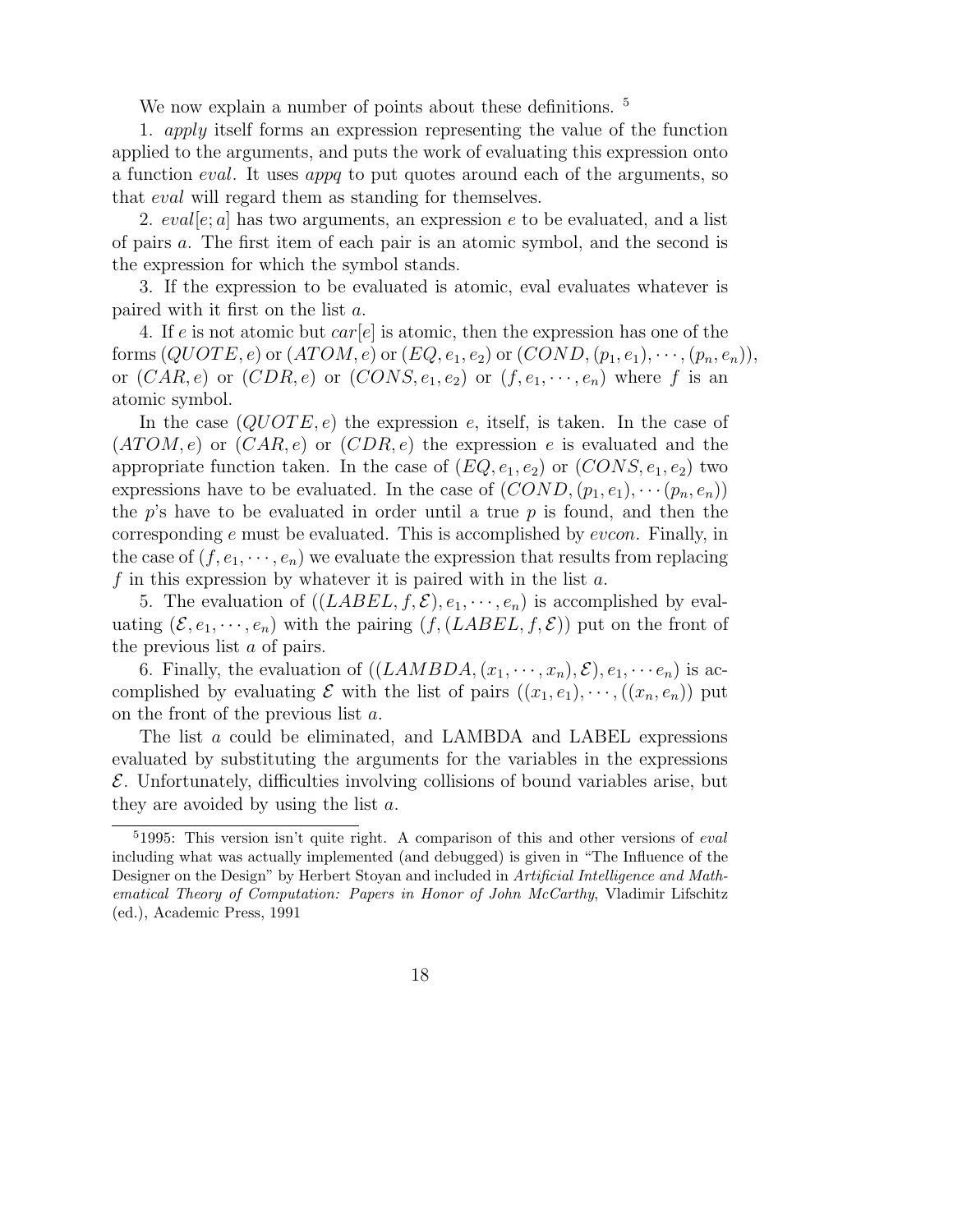Calculating the values of functions by using apply is an activity better suited to electronic computers than to people. As an illustration, however, we now give some of the steps for calculating

apply [(LABEL, FF, (LAMBDA, (X), (COND, (ATOM, X), X), ((QUOTE,  $T$ ),(FF, (CAR, X)))))));((A· B))] = A

The first argument is the S-expression that represents the function ff defined in section 3d. We shall abbreviate it by using the letter  $\phi$ . We have

apply  $[\phi; ( (A-B) )]$  $=$  eval  $[(\text{LABEL}, \text{FF}, \psi), (\text{QUOTE}, (\text{A-B}))), \text{NIL}]$ 

where  $\psi$  is the part of  $\phi$  beginning (LAMBDA

 $= \text{eval}[(\text{LAMBDA}, (X), \omega), (\text{QUOTE}, (A \cdot B))]; (\text{(FF, }\phi))]$ 

where  $\omega$  is the part of  $\psi$  beginning (COND)

 $=$  eval  $[({\rm COND}, (\pi_1, \epsilon_1), (\pi_2, \epsilon_2)); ((X, ({\rm QUOTE}, (A \cdot B))), (FF, \phi))]$ 

Denoting  $((X, (QUOTE, (A-B))), (FF, \phi))$  by a, we obtain

= evcon  $[(\pi_1, \epsilon_1), (\pi_2, \epsilon_2)); a]$ 

This involves eval  $[\pi_1; a]$ 

 $=$  eval  $[($  ATOM, X $); a]$ 

 $=$  atom [eval [X; a]]

 $=$  atom [eval [assoc [X; ((X, (QUOTE, (A·B))), (FF, $\phi$ )];a]]

$$
= atom [eval [(QUOTE, (A-B)); a]]
$$

 $=$  atom  $[(A-B)],$ 

 $=$  F

Our main calulation continues with

$$
19\quad
$$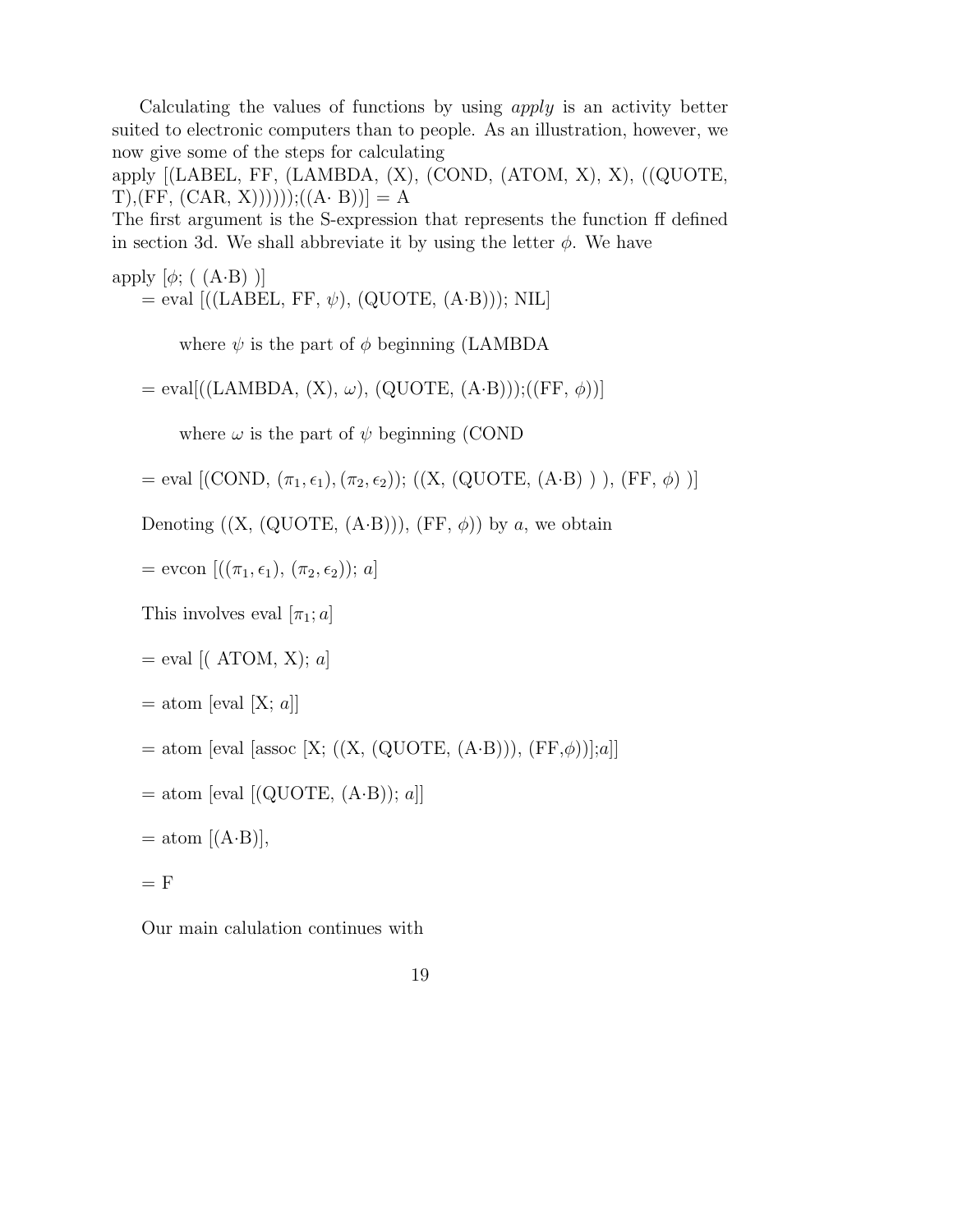apply  $[\phi; ((A-B))]$ 

 $=$  evcon  $[(\pi_2, \epsilon_2,)); a],$ 

which involves eval  $[\pi_2; a] =$  eval  $[$ (QUOTE, T);  $a] =$  T

Our main calculation again continues with

- apply  $[\phi; ((A \cdot B))]$ 
	- $=$  eval  $[\epsilon_2; a]$
	- $=$  eval  $[$ (FF, (CAR, X)); $a]$
	- $=$  eval [Cons [ $\phi$ ; evlis [((CAR, X)); a]]; a]

Evaluating evlis  $[((\text{CAR}, \text{X}); a]$  involves

eval  $[({\rm CAR}, X); a]$ 

 $=$  car [eval [X;  $a$ ]]

 $=$  car [(A·B)], where we took steps from the earlier computation of atom [eval [X; a]] = A,

and so evlis  $[((\text{CAR}, \text{X}); a]$  then becomes

list [list [QUOTE;  $A$ ]] = ((QUOTE,  $A$ )),

and our main quantity becomes

 $=$  eval  $[(\phi, (QUOTE, A)); a]$ 

The subsequent steps are made as in the beginning of the calculation. The LABEL and LAMBDA cause new pairs to be added to  $a$ , which gives a new list of pairs  $a_1$ . The  $\pi_1$  term of the conditional eval [(ATOM, X);  $a_1$ ] has the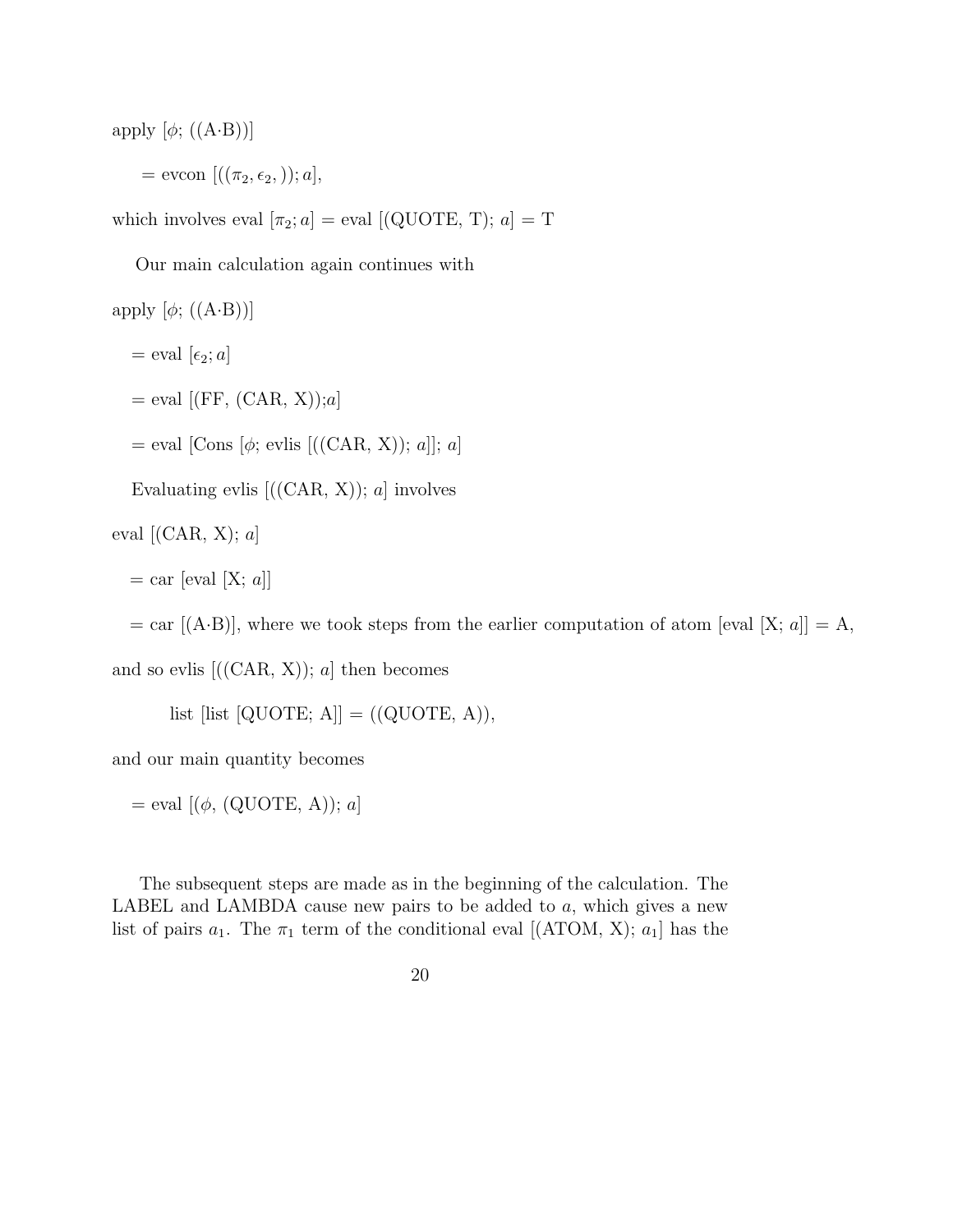value T because X is paired with (QUOTE, A) first in  $a_1$ , rather than with  $(QUOTE, (A-B))$  as in a.

Therefore we end up with eval  $[X; a_1]$  from the *evcon*, and this is just A.

g. Functions with Functions as Arguments. There are a number of useful functions some of whose arguments are functions. They are especially useful in defining other functions. One such function is  $maplist[x; f]$  with an Sexpression argument  $x$  and an argument  $f$  that is a function from S-expressions to S-expressions. We define

 $maplist[x; f] = [null[x] \rightarrow NIL; T \rightarrow cons[f[x];maplist[cdr[x]; f]]]$ 

The usefulness of maplist is illustrated by formulas for the partial derivative with respect to  $x$  of expressions involving sums and products of  $x$  and other variables. The S-expressions that we shall differentiate are formed as follows.

1. An atomic symbol is an allowed expression.

2. If  $e_1, e_2, \dots, e_n$  are allowed expressions, (PLUS,  $e_1, \dots, e_n$ ) and (TIMES,  $e_1, \dots, e_n$ ) are also, and represent the sum and product, respectively, of  $e_1, \dots, e_n$ .

This is, essentially, the Polish notation for functions, except that the inclusion of parentheses and commas allows functions of variable numbers of arguments. An example of an allowed expression is (TIMES, X, (PLUS, X, A), Y), the conventional algebraic notation for which is  $X(X + A)Y$ .

Our differentiation formula, which gives the derivative of  $y$  with respect to  $x$ , is

diff  $[y; x] = [atom [y] \rightarrow [eq [y; x] \rightarrow ONE; T \rightarrow ZERO]; eq [car [Y]; PLUS]$  $\rightarrow$  cons [PLUS; maplist [cdr [y];  $\lambda$ [[z]; diff [car [z]; x]]]]; eq[car [y]; TIMES]  $\rightarrow$ cons[PLUS; maplist[cdr[y];  $\lambda[[z]]$ ; cons [TIMES; maplist[cdr [y];  $\lambda[[w]]$ ;  $\neg$  eq [z;  $w \rightarrow \text{car} [w]; T \rightarrow \text{diff} [\text{car} [[w]; x]]]]$ 

The derivative of the expression (TIMES, X, (PLUS, X, A), Y), as computed by this formula, is

(PLUS, (TIMES, ONE, (PLUS, X, A), Y), (TIMES, X, (PLUS, ONE, ZERO), Y), (TIMES, X, (PLUS, X, A), ZERO))

Besides *maplist*, another useful function with functional arguments is *search*, which is defined as

 $search[x; p; f; u] = [null[x] \rightarrow u; p[x] \rightarrow f[x]; T \rightarrow search[cdr[x]; p; f; u]$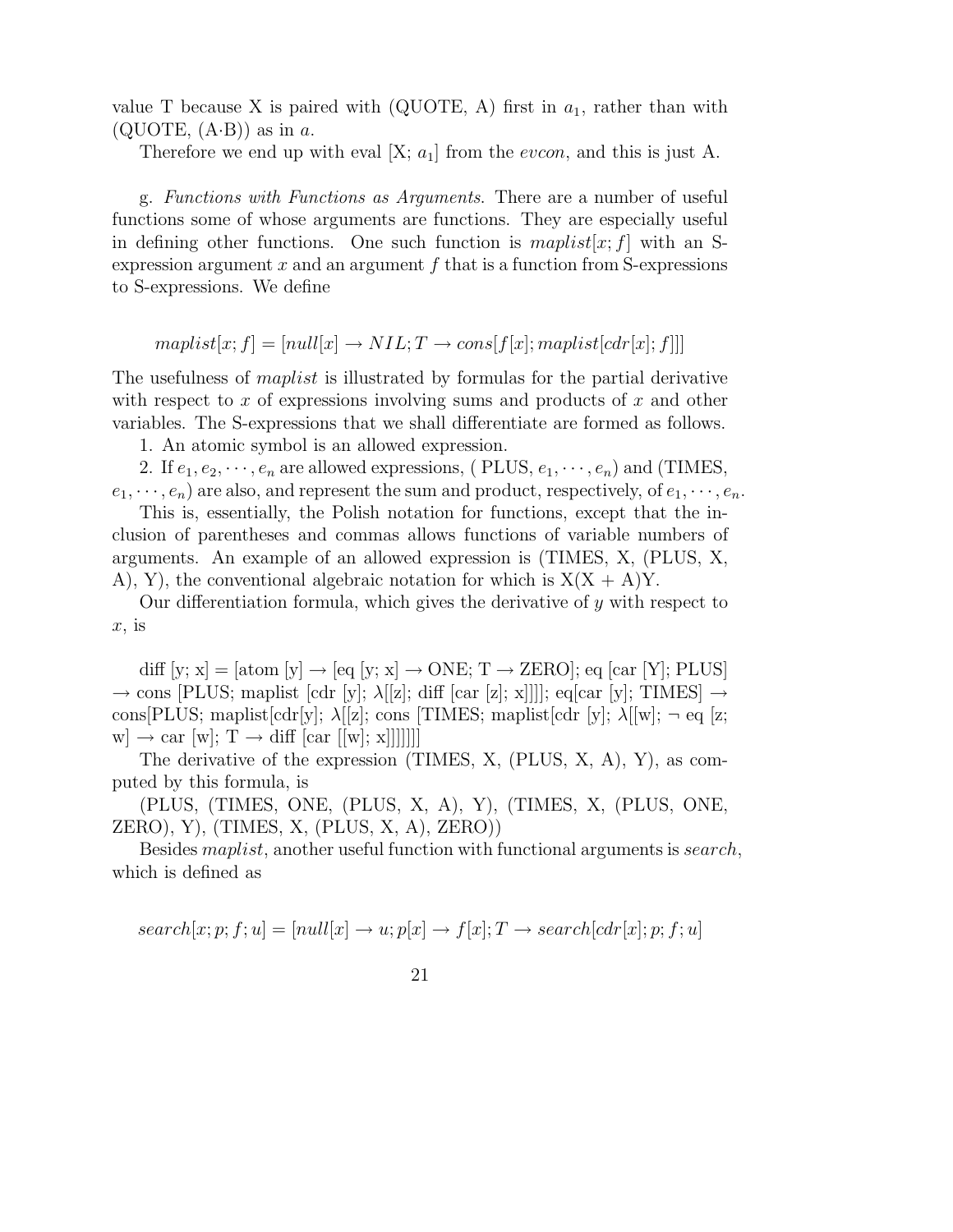The function *search* is used to search a list for an element that has the property  $p$ , and if such an element is found,  $f$  of that element is taken. If there is no such element, the function u of no arguments is computed.

### 4 The LISP Programming System

The LISP programming system is a system for using the IBM 704 computer to compute with symbolic information in the form of S-expressions. It has been or will be used for the following purposes:

l. Writing a compiler to compile LISP programs into machine language.

2. Writing a program to check proofs in a class of formal logical systems.

3. Writing programs for formal differentiation and integration.

4. Writing programs to realize various algorithms for generating proofs in predicate calculus.

5. Making certain engineering calculations whose results are formulas rather than numbers.

6. Programming the Advice Taker system.

The basis of the system is a way of writing computer programs to evaluate S-functions. This will be described in the following sections.

In addition to the facilities for describing S-functions, there are facilities for using S-functions in programs written as sequences of statements along the lines of FORTRAN (4) or ALGOL (5). These features will not be described in this article.

a. Representation of S-Expressions by List Structure. A list structure is a collection of computer words arranged as in figure 1a or 1b. Each word of the list structure is represented by one of the subdivided rectangles in the figure. The *left* box of a rectangle represents the *address* field of the word and the right box represents the decrement field. An arrow from a box to another rectangle means that the field corresponding to the box contains the location of the word corresponding to the other rectangle.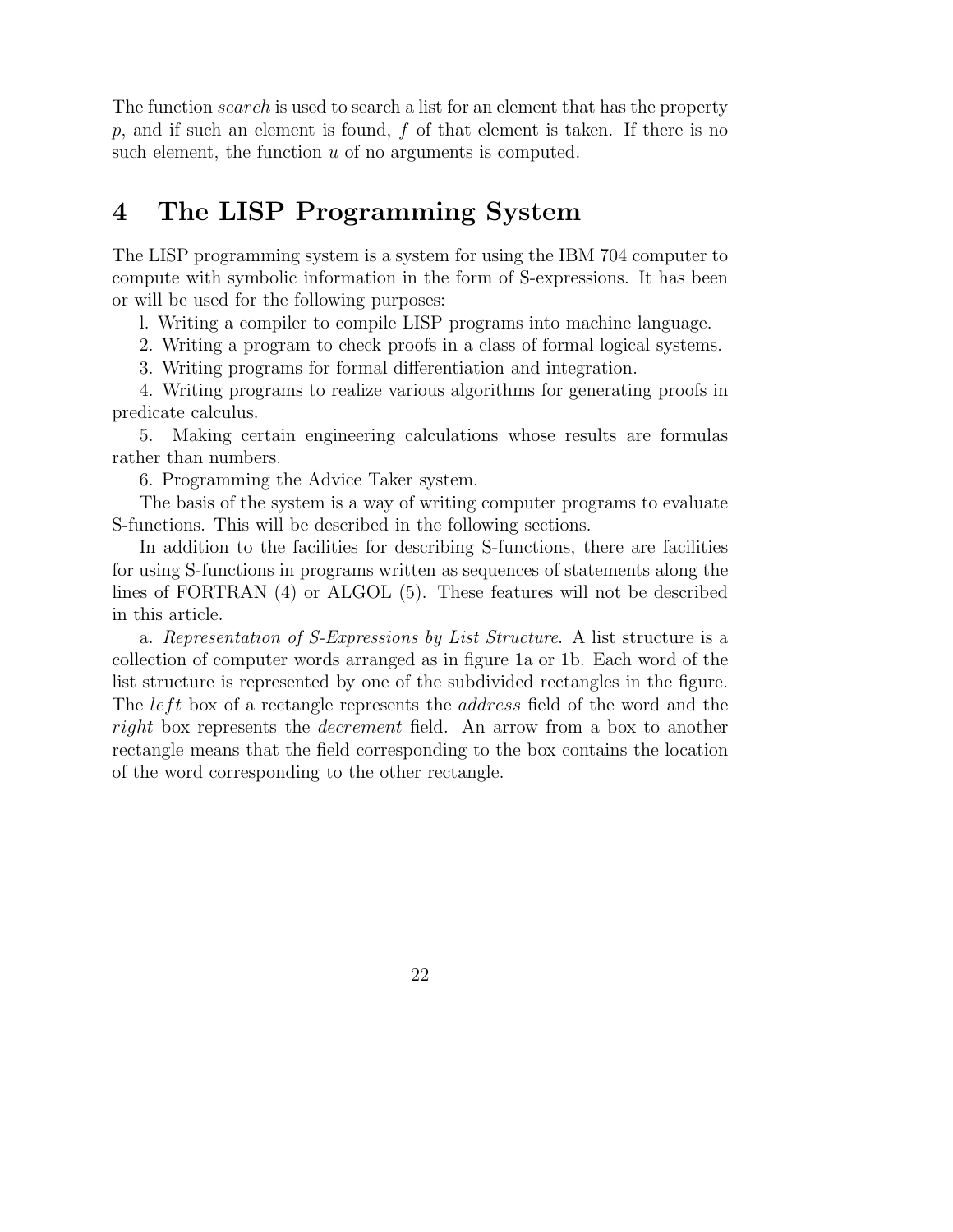

Fig. 1

It is permitted for a substructure to occur in more than one place in a list structure, as in figure 1b, but it is not permitted for a structure to have cycles, as in figure 1c. An atomic symbol is represented in the computer by a list structure of special form called the *association list* of the symbol. The address field of the first word contains a special constant which enables the program to tell that this word represents an atomic symbol. We shall describe association lists in section 4b.

An S-expression  $x$  that is not atomic is represented by a word, the address and decrement parts of which contain the locations of the subexpressions  $car[x]$ and  $cdr[x]$ , respectively. If we use the symbols  $A, B$ , etc. to denote the locations of the association list of these symbols, then the S-expression ( $(A \cdot$  $B) \cdot (C \cdot (E \cdot F))$  is represented by the list structure a of figure 2. Turning to the list form of S-expressions, we see that the S-expression  $(A, (B, C), D)$ , which is an abbreviation for  $(A \cdot ((B \cdot (C \cdot NIL)) \cdot (D \cdot NIL)))$ , is represented by the list structure of figure 2b.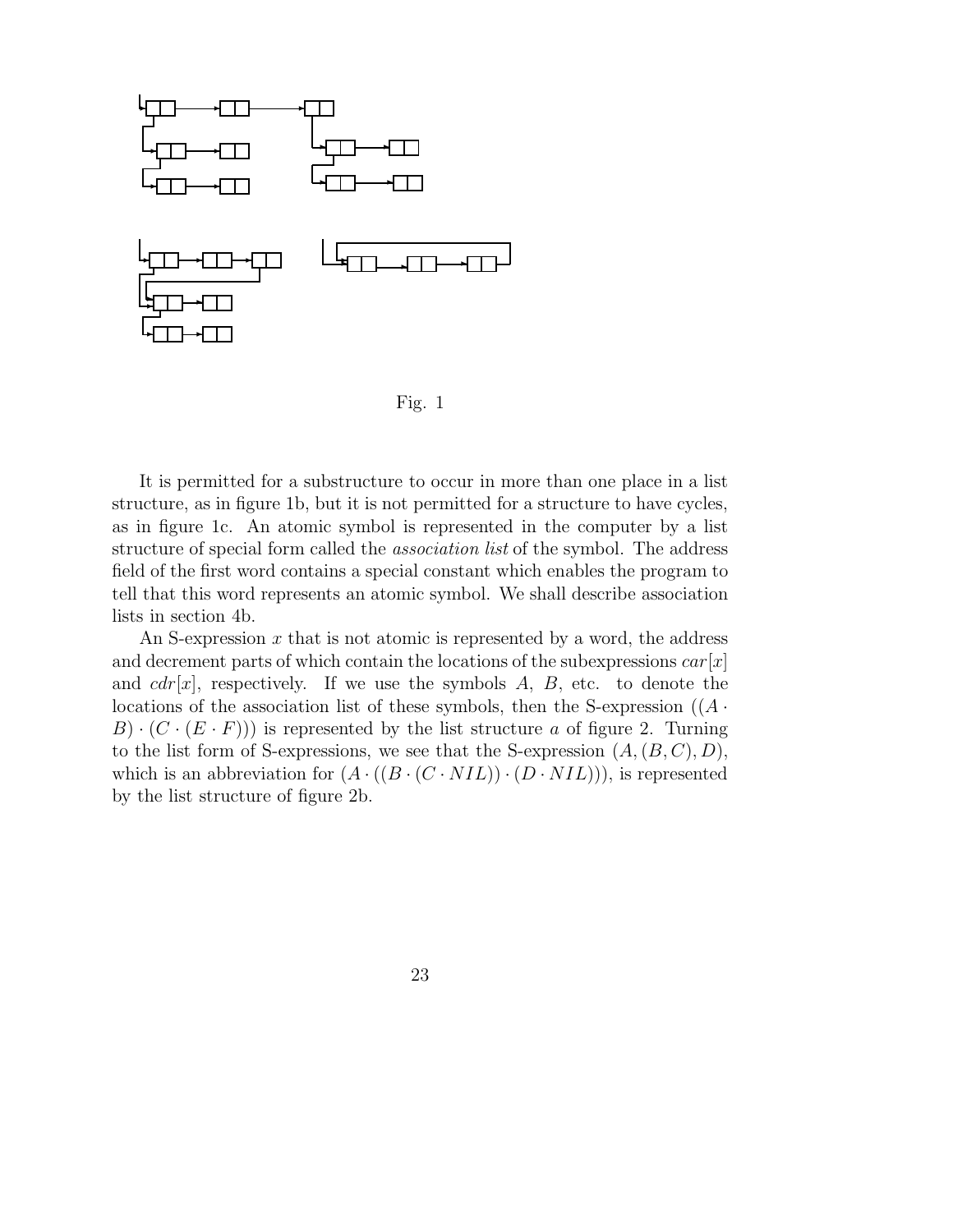

Figure 2

When a list structure is regarded as representing a list, we see that each term of the list occupies the address part of a word, the decrement part of which points to the word containing the next term, while the last word has NIL in its decrement.

An expression that has a given subexpression occurring more than once can be represented in more than one way. Whether the list structure for the subexpression is or is not repeated depends upon the history of the program. Whether or not a subexpression is repeated will make no difference in the results of a program as they appear outside the machine, although it will affect the time and storage requirements. For example, the S-expression  $((A·B)·(A·B))$  can be represented by either the list structure of figure 3a or 3b.



Figure 3

The prohibition against circular list structures is essentially a prohibition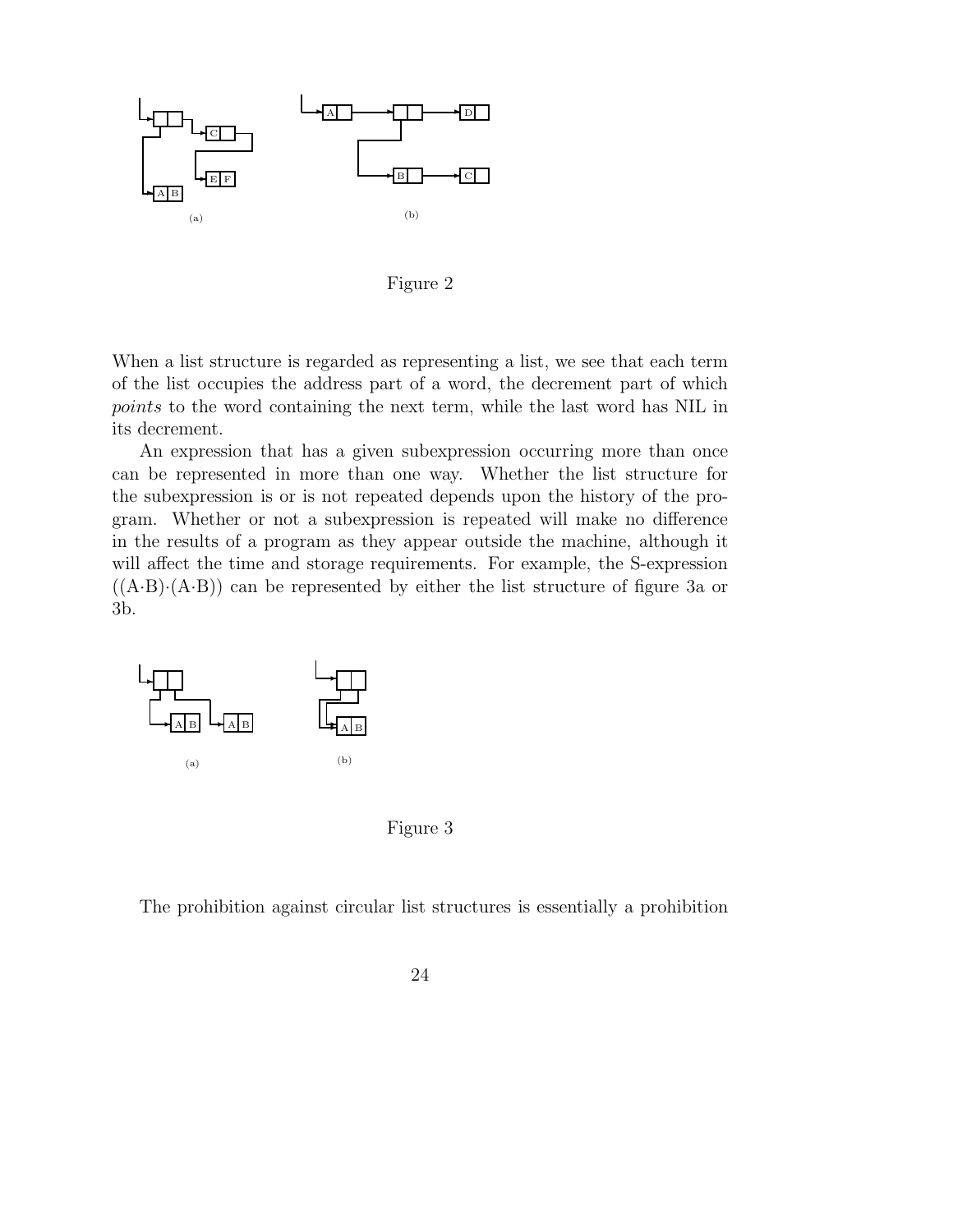against an expression being a subexpression of itself. Such an expression could not exist on paper in a world with our topology. Circular list structures would have some advantages in the machine, for example, for representing recursive functions, but difficulties in printing them, and in certain other operations, make it seem advisable not to use them for the present.

The advantages of list structures for the storage of symbolic expressions are:

1. The size and even the number of expressions with which the program will have to deal cannot be predicted in advance. Therefore, it is difficult to arrange blocks of storage of fixed length to contain them.

2. Registers can be put back on the free-storage list when they are no longer needed. Even one register returned to the list is of value, but if expressions are stored linearly, it is difficult to make use of blocks of registers of odd sizes that may become available.

3. An expression that occurs as a subexpression of several expressions need be represented in storage only once.

b. Association Lists <sup>6</sup>. In the LISP programming system we put more in the association list of a symbol than is required by the mathematical system described in the previous sections. In fact, any information that we desire to associate with the symbol may be put on the association list. This information may include: the *print name*, that is, the string of letters and digits which represents the symbol outside the machine; a numerical value if the symbol represents a number; another S-expression if the symbol, in some way, serves as a name for it; or the location of a routine if the symbol represents a function for which there is a machine-language subroutine. All this implies that in the machine system there are more primitive entities than have been described in the sections on the mathematical system.

For the present, we shall only describe how *print names* are represented on association lists so that in reading or printing the program can establish a correspondence between information on punched cards, magnetic tape or printed page and the list structure inside the machine. The association list of the symbol DIFFERENTIATE has a segment of the form shown in figure 4. Here pname is a symbol that indicates that the structure for the print name of the symbol whose association list this is hanging from the next word on the association list. In the second row of the figure we have a list of three words. The address part of each of these words points to a Word containing

<sup>6</sup>1995: These were later called property lists.

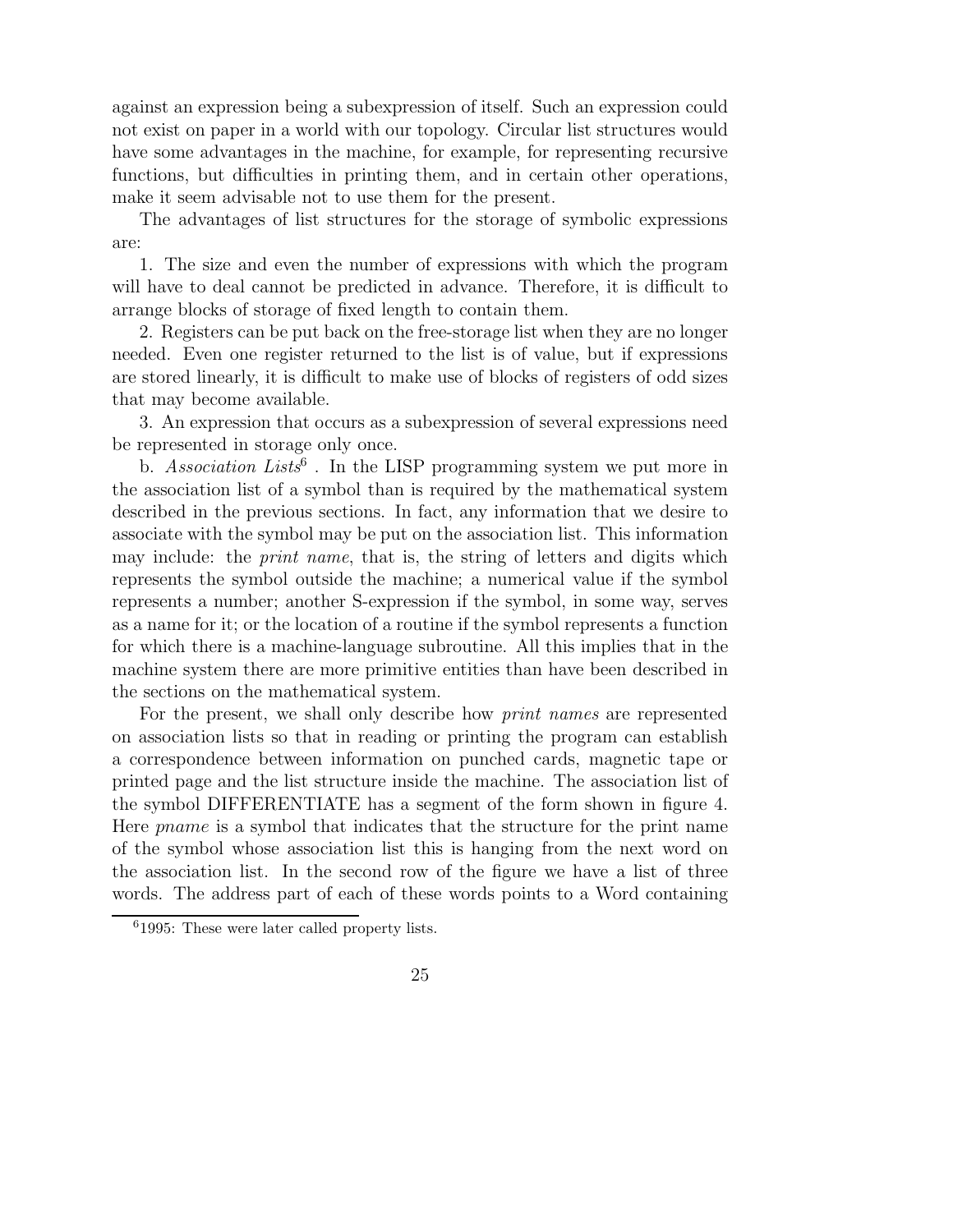six 6-bit characters. The last word is filled out with a 6-bit combination that does not represent a character printable by the computer. (Recall that the IBM 7O4 has a 36-bit word and that printable characters are each represented by 6 bits.) The presence of the words with character information means that the association lists do not themselves represent S-expressions, and that only some of the functions for dealing with S-expressions make sense within an association list.



Figure 4

c. Free-Storage List. At any given time only a part of the memory reserved for list structures will actually be in use for storing S-expressions. The remaining registers (in our system the number, initially, is approximately 15,000) are arranged in a single list called the free-storage list. A certain register, FREE, in the program contains the location of the first register in this list. When a word is required to form some additional list structure, the first word on the free-storage list is taken and the number in register FREE is changed to become the location of the second word on the free-storage list. No provision need be made for the user to program the return of registers to the free-storage list.

This return takes place automatically, approximately as follows (it is necessary to give a simplified description of this process in this report): There is a fixed set of base registers in the program which contains the locations of list structures that are accessible to the program. Of course, because list structures branch, an arbitrary number of registers may be involved. Each register that is accessible to the program is accessible because it can be reached from one or more of the base registers by a chain of car and cdr operations. When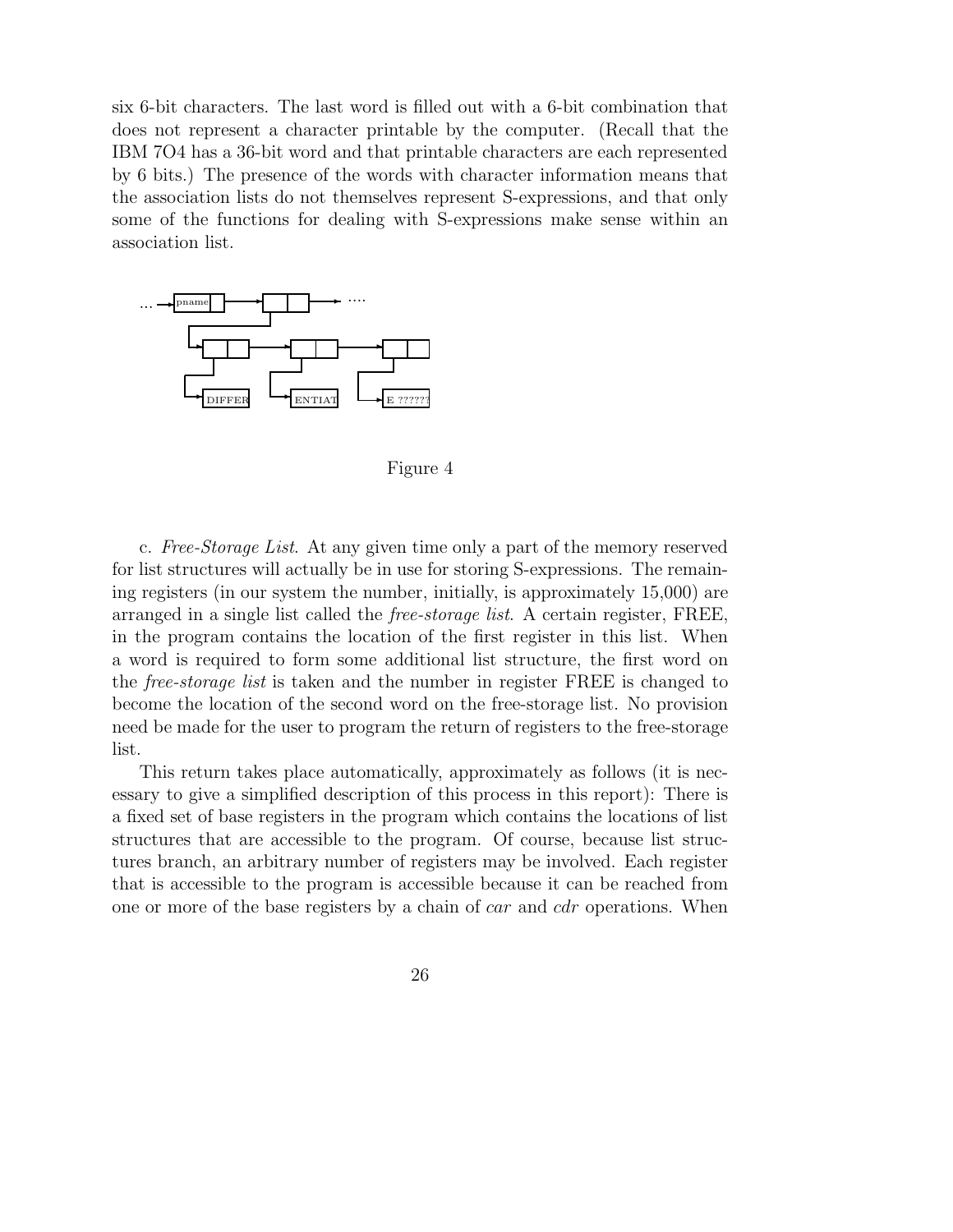the contents of a base register are changed, it may happen that the register to which the base register formerly pointed cannot be reached by a  $car - cdr$ chain from any base register. Such a register may be considered abandoned by the program because its contents can no longer be found by any possible program; hence its contents are no longer of interest, and so we would like to have it back on the free-storage list. This comes about in the following way.

Nothing happens until the program runs out of free storage. When a free register is wanted, and there is none left on the free-storage list, a reclamation<sup>7</sup> cycle starts.

First, the program finds all registers accessible from the base registers and makes their signs negative. This is accomplished by starting from each of the base registers and changing the sign of every register that can be reached from it by a  $car - cdr$  chain. If the program encounters a register in this process which already has a negative sign, it assumes that this register has already been reached.

After all of the accessible registers have had their signs changed, the program goes through the area of memory reserved for the storage of list structures and puts all the registers whose signs were not changed in the previous step back on the free-storage list, and makes the signs of the accessible registers positive again.

This process, because it is entirely automatic, is more convenient for the programmer than a system in which he has to keep track of and erase unwanted lists. Its efficiency depends upon not coming close to exhausting the available memory with accessible lists. This is because the reclamation process requires several seconds to execute, and therefore must result in the addition of at least several thousand registers to the free-storage list if the program is not to spend most of its time in reclamation.

d. Elementary S-Functions in the Computer. We shall now describe the computer representations of *atom*,  $=$ , *car*, *cdr*, and *cons*. An S-expression is communicated to the program that represents a function as the location of the word representing it, and the programs give S-expression answers in the same form.

atom. As stated above, a word representing an atomic symbol has a special

<sup>7</sup>We already called this process "garbage collection", but I guess I chickened out of using it in the paper—or else the Research Laboratory of Electronics grammar ladies wouldn't let me.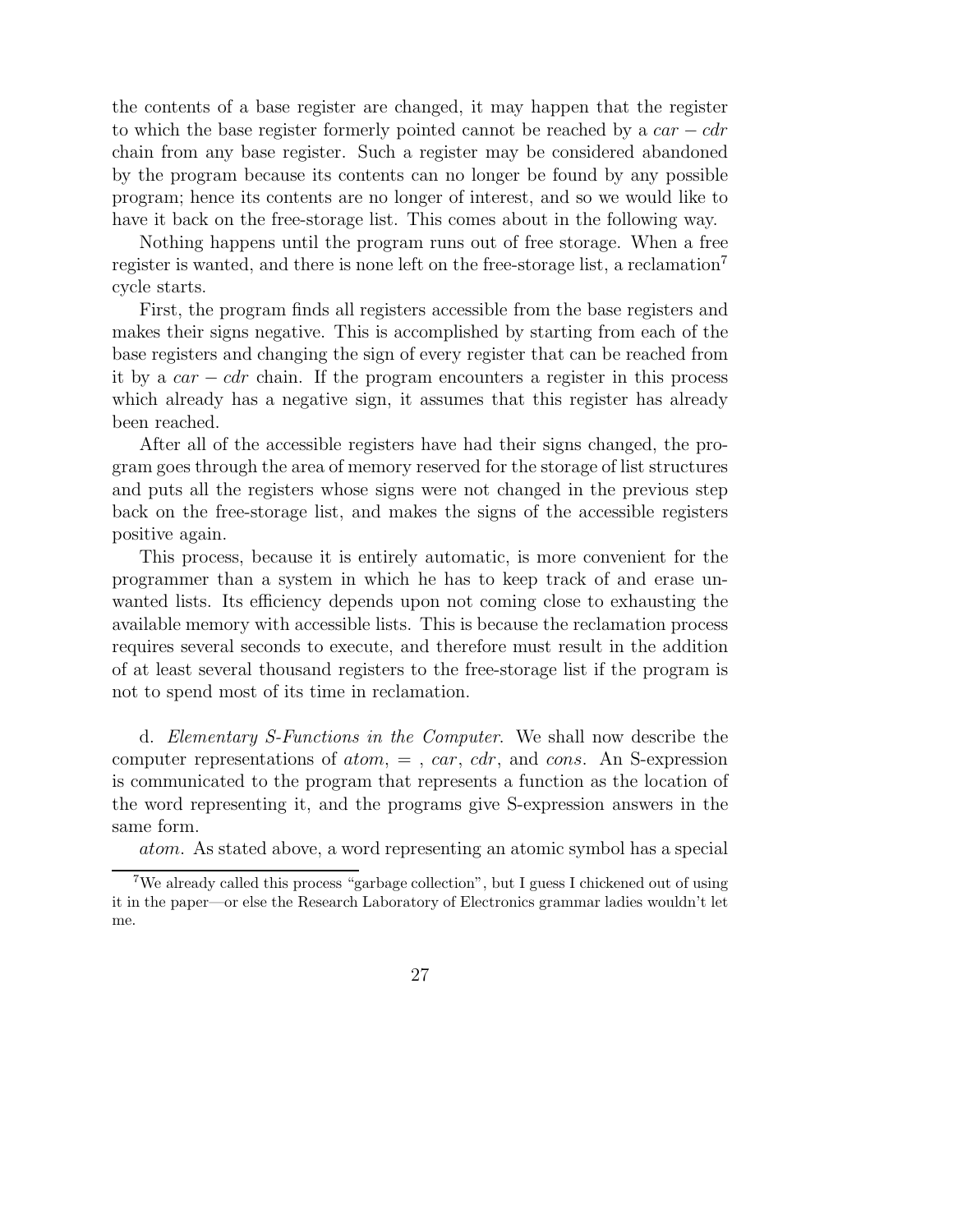constant in its address part: atom is programmed as an open subroutine that tests this part. Unless the M-expression atom[e] occurs as a condition in a conditional expression, the symbol  $T$  or  $F$  is generated as the result of the test. In case of a conditional expression, a conditional transfer is used and the symbol  $T$  or  $F$  is not generated.

eq. The program for eq[e; f] involves testing for the numerical equality of the locations of the words. This works because each atomic symbol has only one association list. As with atom, the result is either a conditional transfer or one of the symbols  $T$  or  $F$ .

car. Computing car[x] involves getting the contents of the address part of register x. This is essentially accomplished by the single instruction CLA  $0, i$ , where the argument is in index register, and the result appears in the address part of the accumulator. (We take the view that the places from which a function takes its arguments and into which it puts its results are prescribed in the definition of the function, and it is the responsibility of the programmer or the compiler to insert the required datamoving instructions to get the results of one calculation in position for the next.) ("car" is a mnemonic for "contents of the address part of register.")

cdr. cdr is handled in the same way as car, except that the result appears in the decrement part of the accumulator ("cdr" stands for "contents of the decrement part of register.")

cons. The value of  $cons[x; y]$  must be the location of a register that has x and  $y$  in its address and decrement parts, respectively. There may not be such a register in the computer and, even if there were, it would be time-consuming to find it. Actually, what we do is to take the first available register from the *free-storage list*, put  $x$  and  $y$  in the address and decrement parts, respectively, and make the value of the function the location of the register taken. ("cons" is an abbreviation for "construct.")

It is the subroutine for cons that initiates the reclamation when the freestorage list is exhausted. In the version of the system that is used at present cons is represented by a closed subroutine. In the compiled version, cons is open.

e. Representation of S-Functions by Programs. The compilation of functions that are compositions of car, cdr, and cons, either by hand or by a compiler program, is straightforward. Conditional expressions give no trouble except that they must be so compiled that only the  $p$ 's and  $e$ 's that are re-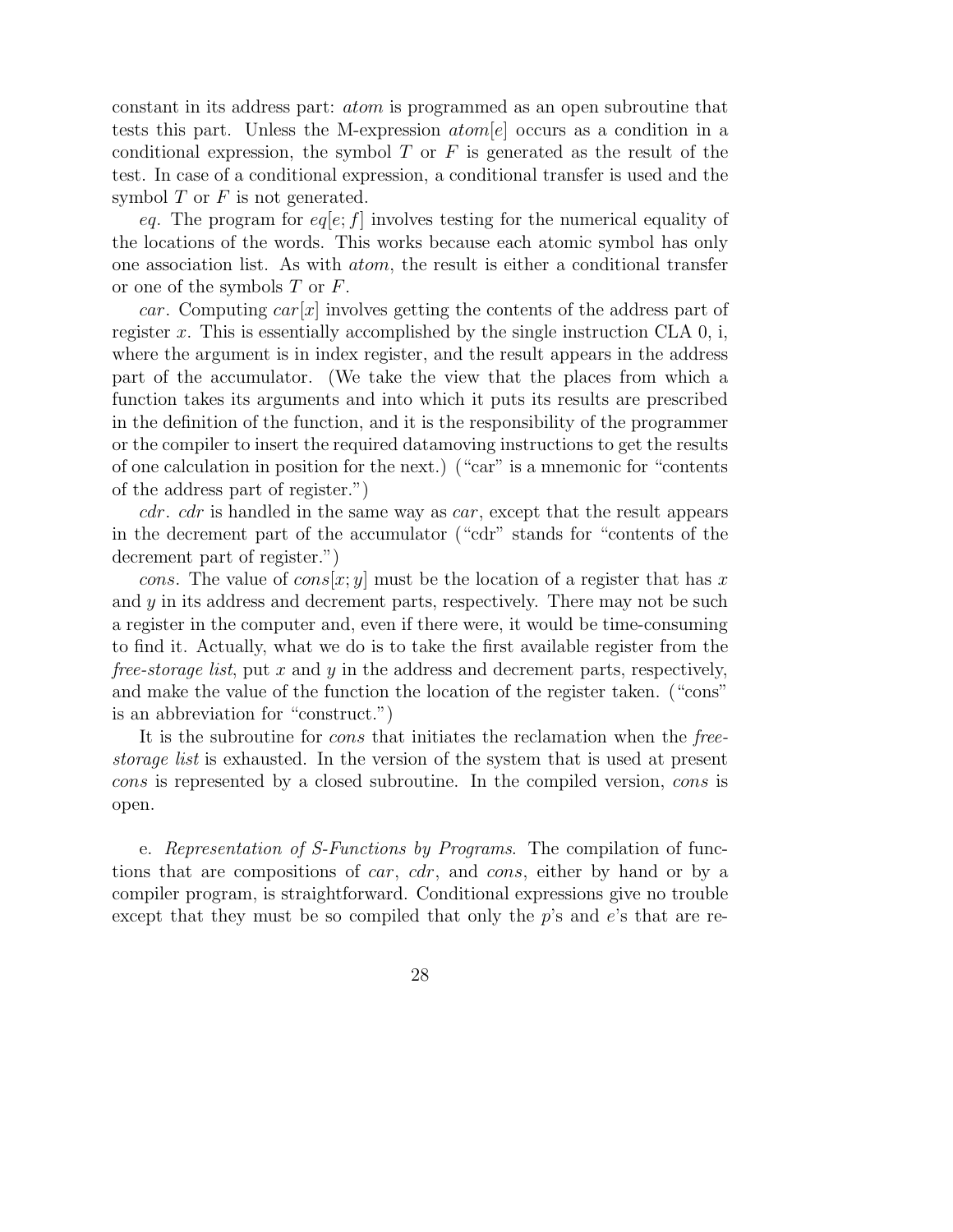quired are computed. However, problems arise in the compilation of recursive functions.

In general (we shall discuss an exception), the routine for a recursive function uses itself as a subroutine. For example, the program for subst[x; y; z] uses itself as a subroutine to evaluate the result of substituting into the subexpressions  $car[z]$  and  $cdr[z]$ . While  $subst[x; y; cdr[z]]$  is being evaluated, the result of the previous evaluation of  $\textit{subst}[x; y; \textit{car}[z]]$  must be saved in a temporary storage register. However, subst may need the same register for evaluating  $subst[x; y; cdr[z]$ . This possible conflict is resolved by the SAVE and UN-SAVE routines that use the *public push-down list*  $8$ . The SAVE routine is entered at the beginning of the routine for the recursive function with a request to save a given set of consecutive registers. A block of registers called the public push-down list is reserved for this purpose. The SAVE routine has an index that tells it how many registers in the push-down list are already in use. It moves the contents of the registers which are to be saved to the first unused registers in the push-down list, advances the index of the list, and returns to the program from which control came. This program may then freely use these registers for temporary storage. Before the routine exits it uses UNSAVE, which restores the contents of the temporary registers from the push-down list and moves back the index of this list. The result of these conventions is described, in programming terminology, by saying that the recursive subroutine is transparent to the temporary storage registers.

f. Status of the LISP Programming System (February 1960). A variant of the function apply described in section 5f has been translated into a program APPLY for the IBM 704. Since this routine can compute values of S-functions given their descriptions as S-expressions and their arguments, it serves as an interpreter for the LISP programming language which describes computation processes in this way.

The program APPLY has been imbedded in the LISP programming system which has the following features:

1. The programmer may define any number of S-functions by S-expressions. these functions may refer to each other or to certain S-functions represented by machine language program.

- 2. The values of defined functions may be computed.
- 3. S-expressions may be read and printed (directly or via magnetic tape).

<sup>8</sup>1995: now called a stack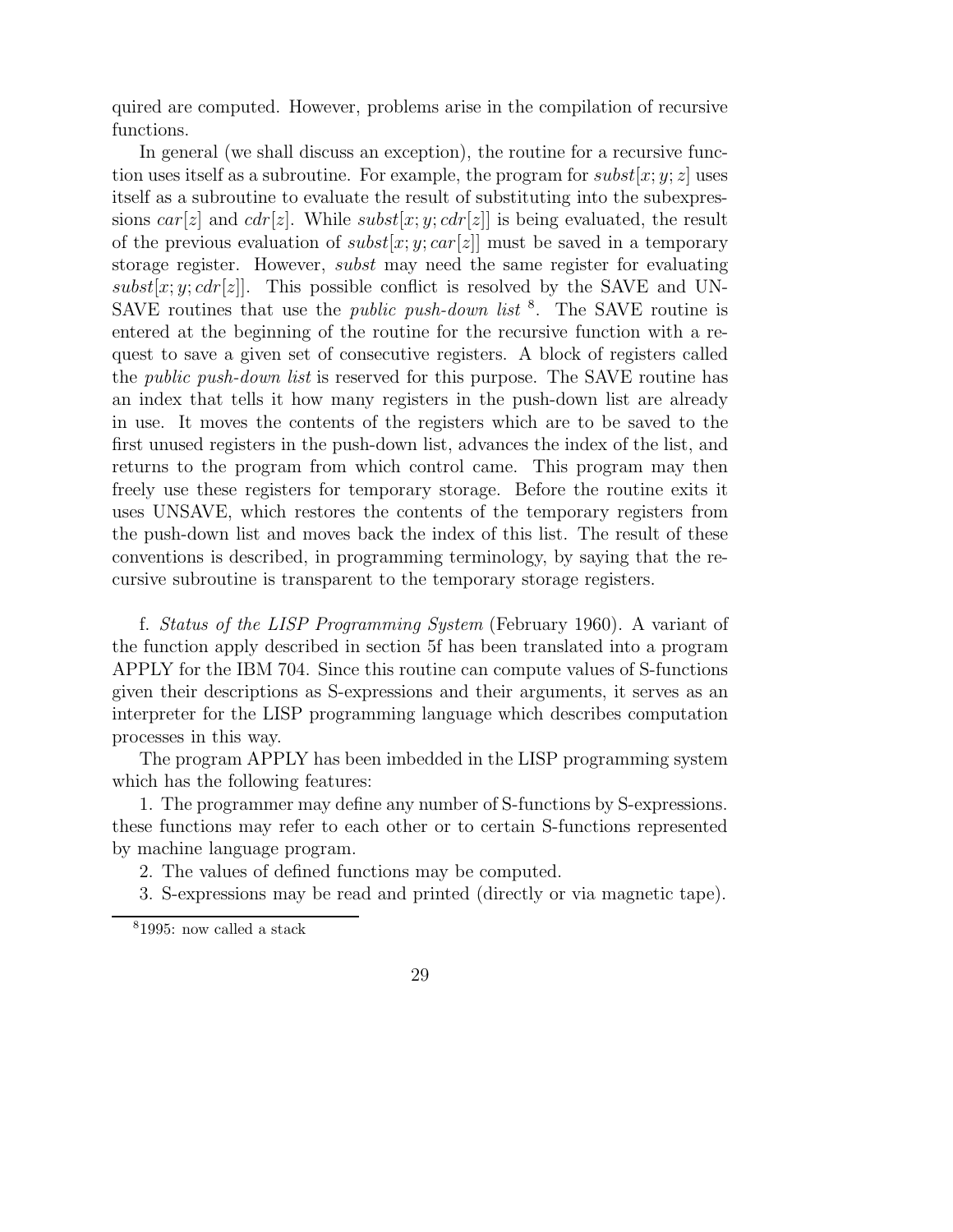4. Some error diagnostic and selective tracing facilities are included.

5. The programmer may have selected S-functions compiled into machine language programs put into the core memory. Values of compiled functions are computed about 60 times as fast as they would if interpreted. Compilation is fast enough so that it is not necessary to punch compiled program for future use.

6. A "program feature" allows programs containing assignment and go to statements in the style of ALGOL.

7. Computation with floating point numbers is possible in the system, but this is inefficient.

8. A programmer's manual is being prepared. The LISP programming system is appropriate for computations where the data can conveniently be represented as symbolic expressions allowing expressions of the same kind as subexpressions. A version of the system for the IBM 709 is being prepared.

## 5 Another Formalism for Functions of Symbolic Expressions

There are a number of ways of defining functions of symbolic expressions which are quite similar to the system we have adopted. Each of them involves three basic functions, conditional expressions, and recursive function definitions, but the class of expressions corresponding to S-expressions is different, and so are the precise definitions of the functions. We shall describe one of these variants called linear LISP.

The L-expressions are defined as follows:

1. A finite list of characters is admitted.

2. Any string of admitted characters in an L-expression. This includes the null string denoted by  $\Lambda$ .

There are three functions of strings:

1.  $first[x]$  is the first character of the string x.

 $first[\Lambda]$  is undefined. For example:  $first[ABC] = A$ 

2.  $rest[x]$  is the string of characters which remains when the first character of the string is deleted.

 $rest[\Lambda]$  is undefined. For example:  $rest[ABC] = BC$ .

3. combine[x; y] is the string formed by prefixing the character x to the string y. For example:  $combine[A;BC] = ABC$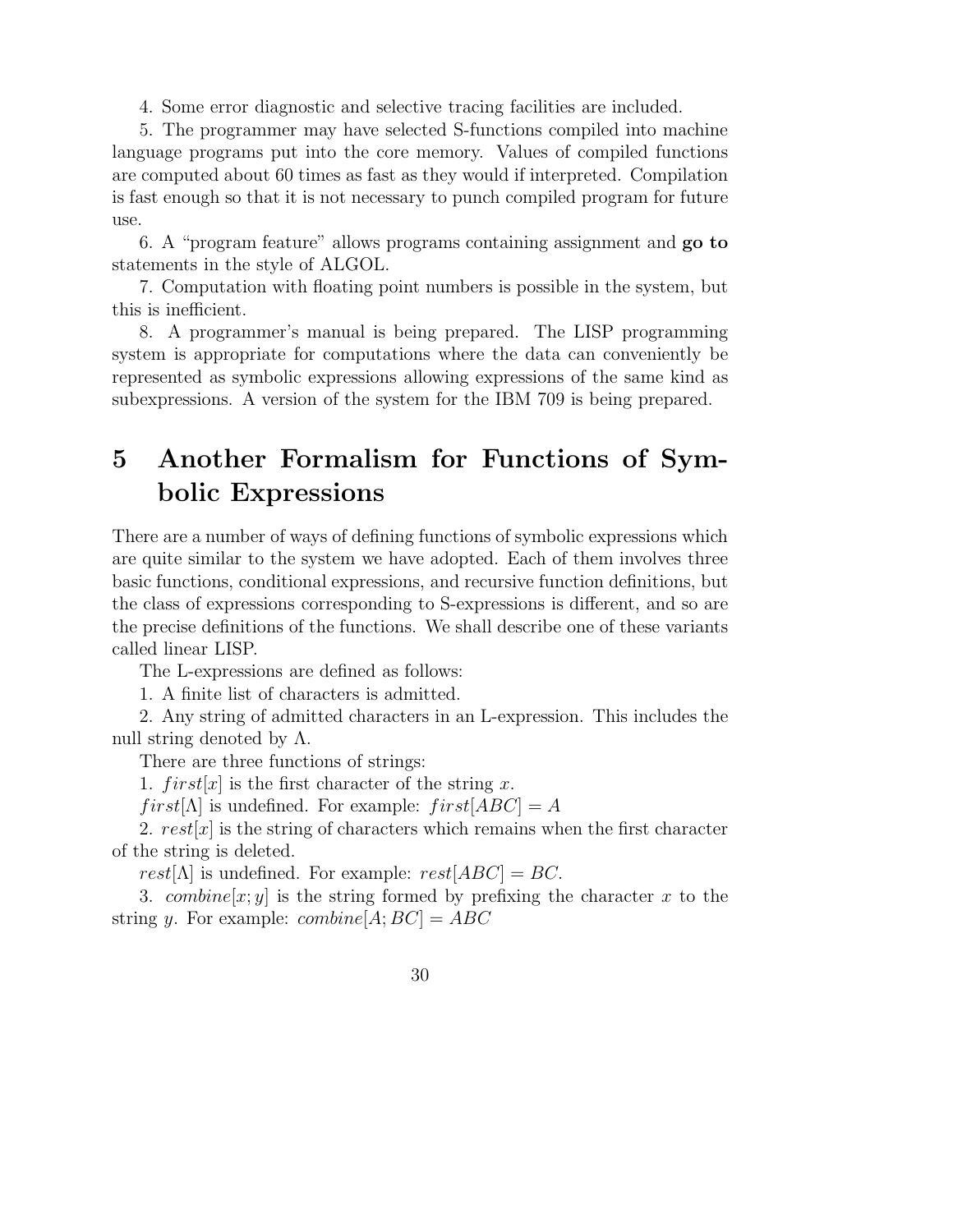There are three predicates on strings:

1.  $char[x]$ , x is a single character.

- 2.  $null[x]$ , x is the null string.
- 3.  $x = y$ , defined for x and y characters.

The advantage of linear LISP is that no characters are given special roles, as are parentheses, dots, and commas in LISP. This permits computations with all expressions that can be written linearly. The disadvantage of linear LISP is that the extraction of subexpressions is a fairly involved, rather than an elementary, operation. It is not hard to write, in linear LISP, functions that correspond to the basic functions of LISP, so that, mathematically, linear LISP includes LISP. This turns out to be the most convenient way of programming, in linear LISP, the more complicated manipulations. However, if the functions are to be represented by computer routines, LISP is essentially faster.

#### 6 Flowcharts and Recursion

Since both the usual form of computer program and recursive function definitions are universal computationally, it is interesting to display the relation between them. The translation of recursive symbolic functions into computer programs was the subject of the rest of this report. In this section we show how to go the other way, at least in principle.

The state of the machine at any time during a computation is given by the values of a number of variables. Let these variables be combined into a vector ξ. Consider a program block with one entrance and one exit. It defines and is essentially defined by a certain function  $f$  that takes one machine configuration into another, that is, f has the form  $\xi' = f(\xi)$ . Let us call f the associated function of the program block. Now let a number of such blocks be combined into a program by decision elements  $\pi$  that decide after each block is completed which block will be entered next. Nevertheless, let the whole program still have one entrance and one exit.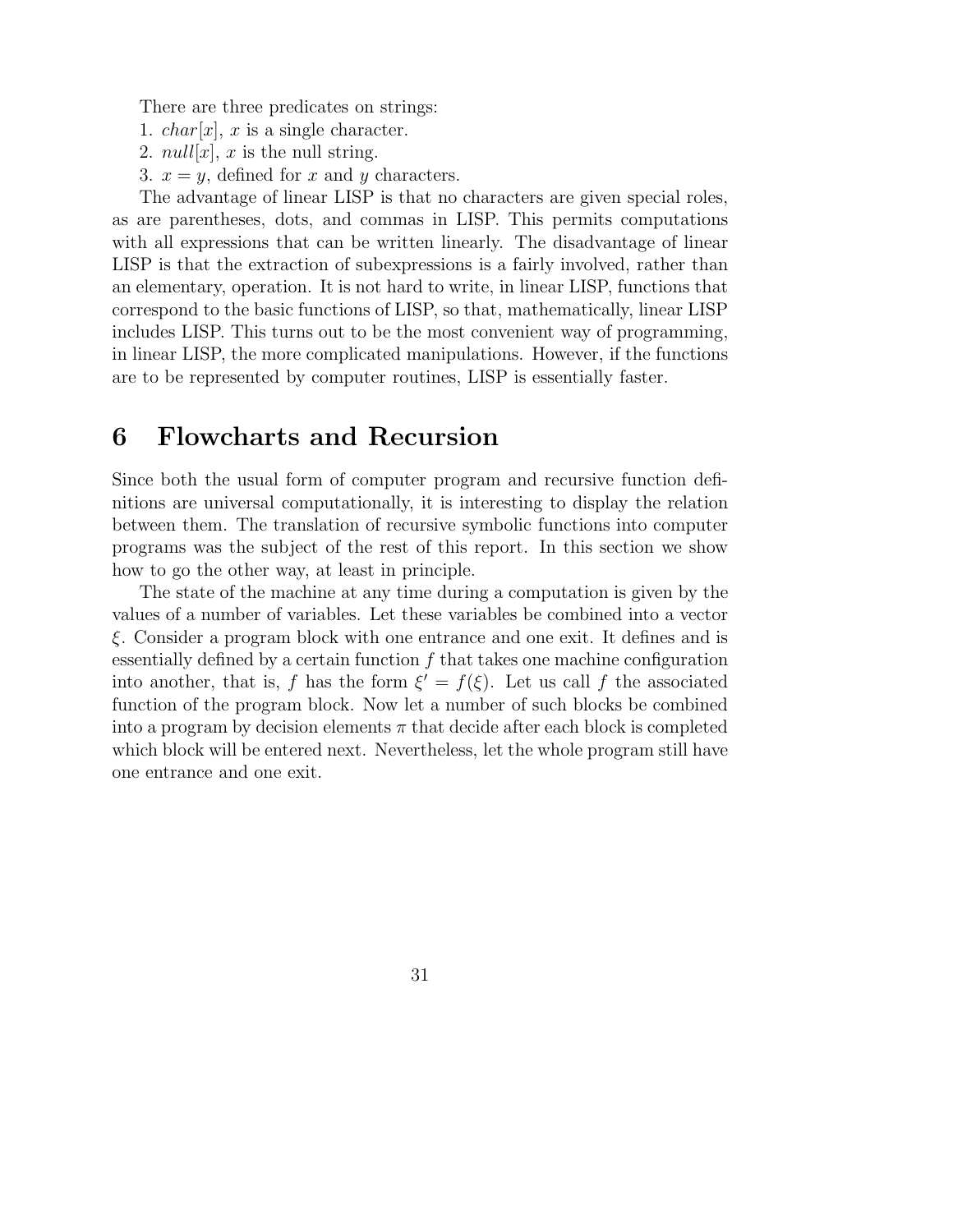

Figure 5

We give as an example the flowcart of figure 5. Let us describe the function  $r[\xi]$  that gives the transformation of the vector  $\xi$  between entrance and exit of the whole block. We shall define it in conjunction with the functions  $s(\xi)$ , and  $t[\xi]$ , which give the transformations that  $\xi$  undergoes between the points S and T, respectively, and the exit. We have

$$
r[\xi] = [\pi_1 1[\xi] \to S[f_1[\xi]]; T \to S[f_2[\xi]]]
$$
  
\n
$$
S[\xi] = [\pi_2 1[\xi] \to r[\xi]; T \to t[f_3[\xi]]]
$$
  
\n
$$
t[\xi] = [\pi 3I[\xi] \to f_4[\xi]; \pi_3 2[\xi] \to r[\xi]; T \to t[f_3[\xi]]]
$$

Given a flowchart with a single entrance and a single exit, it is easy to write down the recursive function that gives the transformation of the state vector from entrance to exit in terms of the corresponding functions for the computation blocks and the predicates of the branch. In general, we proceed as follows.

In figure 6, let  $\beta$  be an n-way branch point, and let  $f_1, \dots, f_n$  be the computations leading to branch points  $\beta_1, \beta_2, \dots, \beta_n$ . Let  $\phi$  be the function

$$
32\quad
$$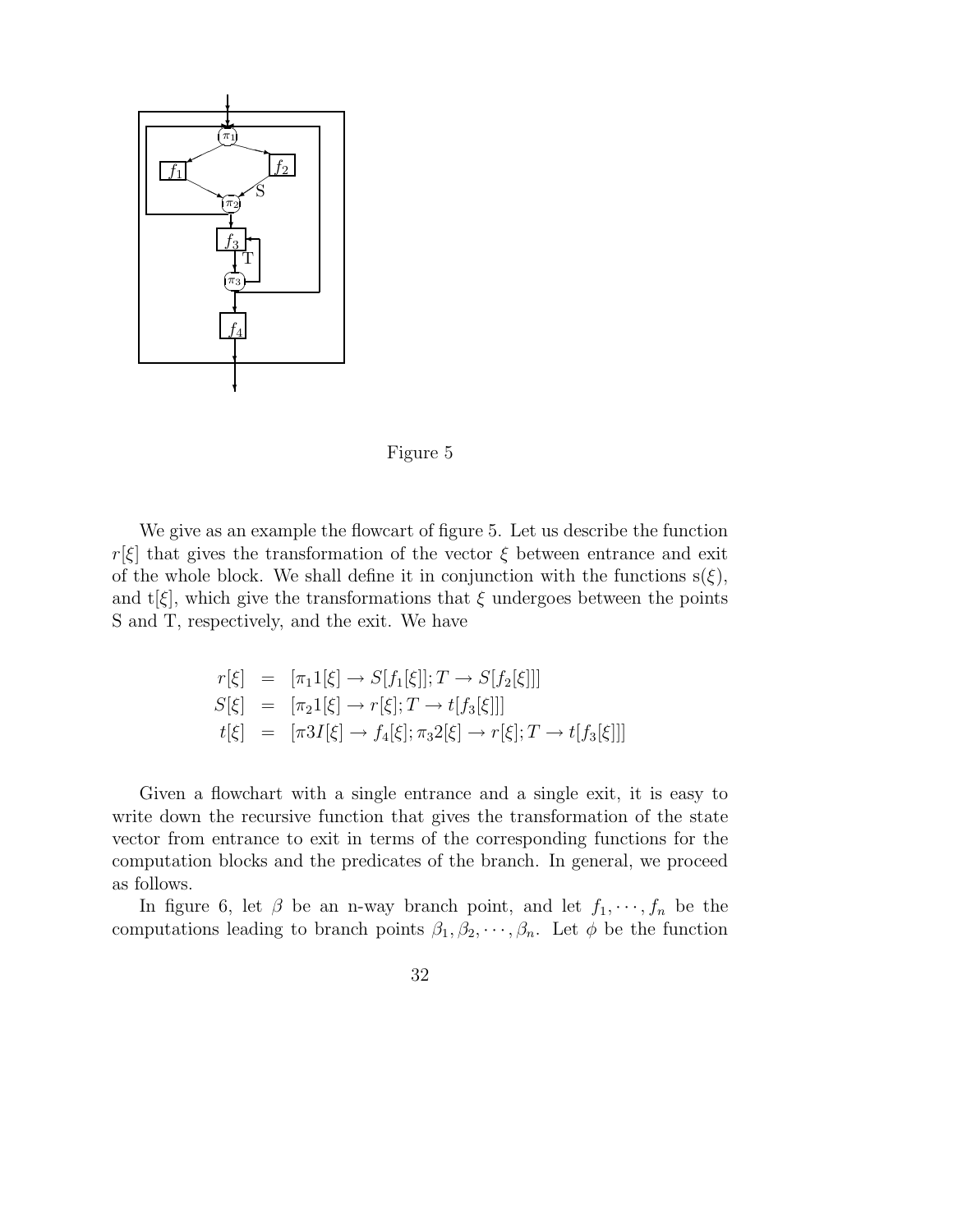that transforms  $\xi$  between  $\beta$  and the exit of the chart, and let  $\phi_1, \dots, \phi_n$  be the corresponding functions for  $\beta_1, \dots, \beta_n$ . We then write

 $\phi[\xi] = [p_1[\xi] \rightarrow \phi_1[f_1[\xi]]; \cdots; p_n[\xi] \rightarrow \phi_n[\xi]]$ 



Figure 6

#### 7 Acknowledgments

The inadequacy of the  $\lambda$ -notation for naming recursive functions was noticed by N. Rochester, and he discovered an alternative to the solution involving label which has been used here. The form of subroutine for cons which permits its composition with other functions was invented, in connection with another programming system, by C. Gerberick and H. L. Gelernter, of IBM Corporation. The LlSP programming system was developed by a group including R. Brayton, D. Edwards, P. Fox, L. Hodes, D. Luckham, K. Maling, J. McCarthy, D. Park, S. Russell.

The group was supported by the M.I.T. Computation Center, and by the M.I.T. Research Laboratory of Electronics (which is supported in part by the the U.S. Army (Signal Corps), the U.S. Air Force (Office of Scientific Research, Air Research and Development Command), and the U.S. Navy (Office of Naval Research)). The author also wishes to acknowledge the personal financial sup-